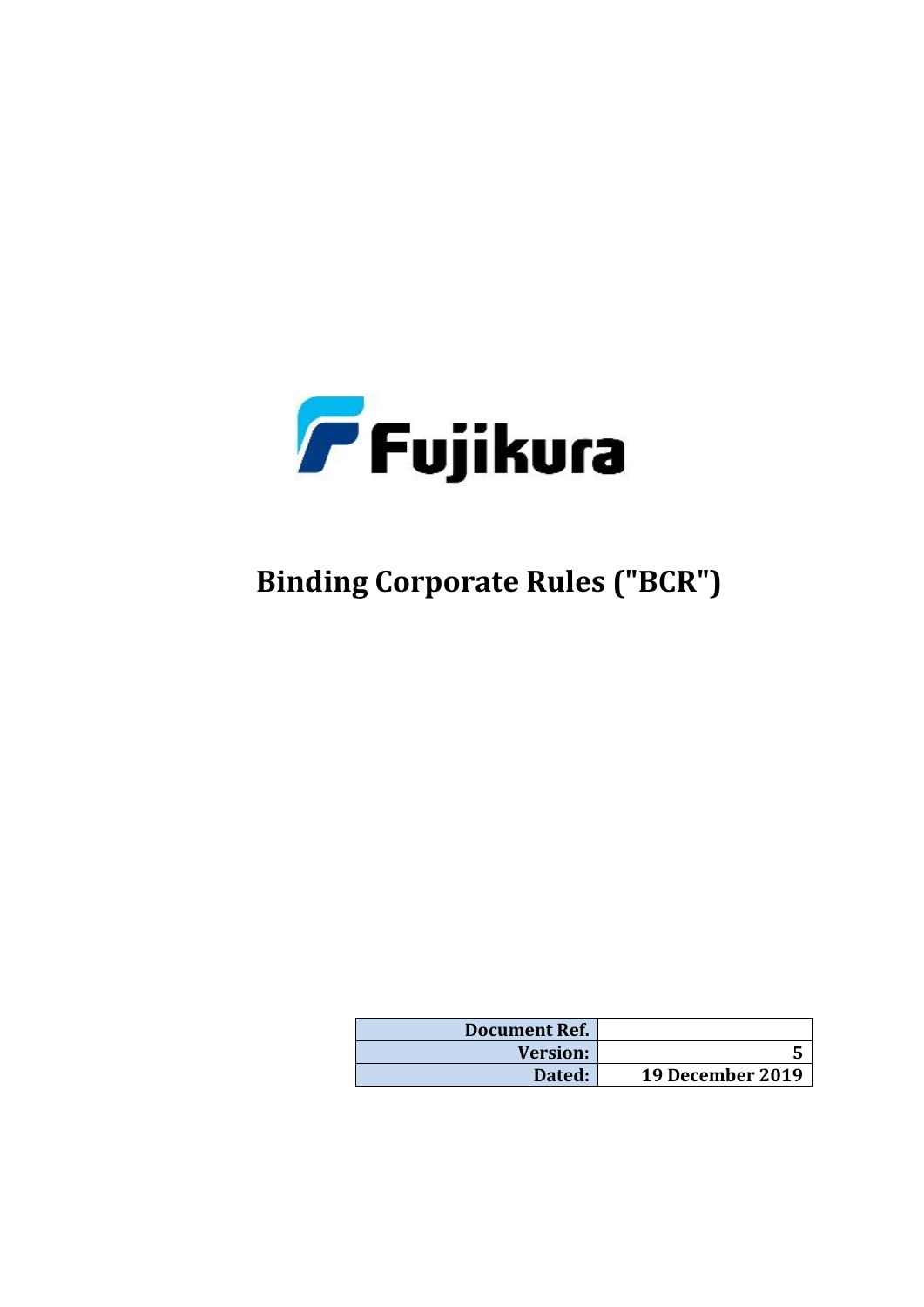# **Revision History**

| <b>Version</b> | Date                      | <b>Revision Author</b> | <b>Summary of Changes</b>       |
|----------------|---------------------------|------------------------|---------------------------------|
| $\mathbf{1}$   | 20th May 2018             | Waterwhale Europe      | Initial document.               |
| 2              | 20 <sup>th</sup> May 2019 | Waterwhale Europe      | Co-reviewers comments           |
| 3              | 2 <sup>nd</sup> July 2019 | Waterwhale Europe      | Consolidated draft              |
| $\overline{4}$ | 6th November<br>2019      | Waterwhale Europe      | Consolidated draft-ITS comments |
| 5              | 19th December<br>2019     | Waterwhale Europe      | Consolidated draft-Art.8.4      |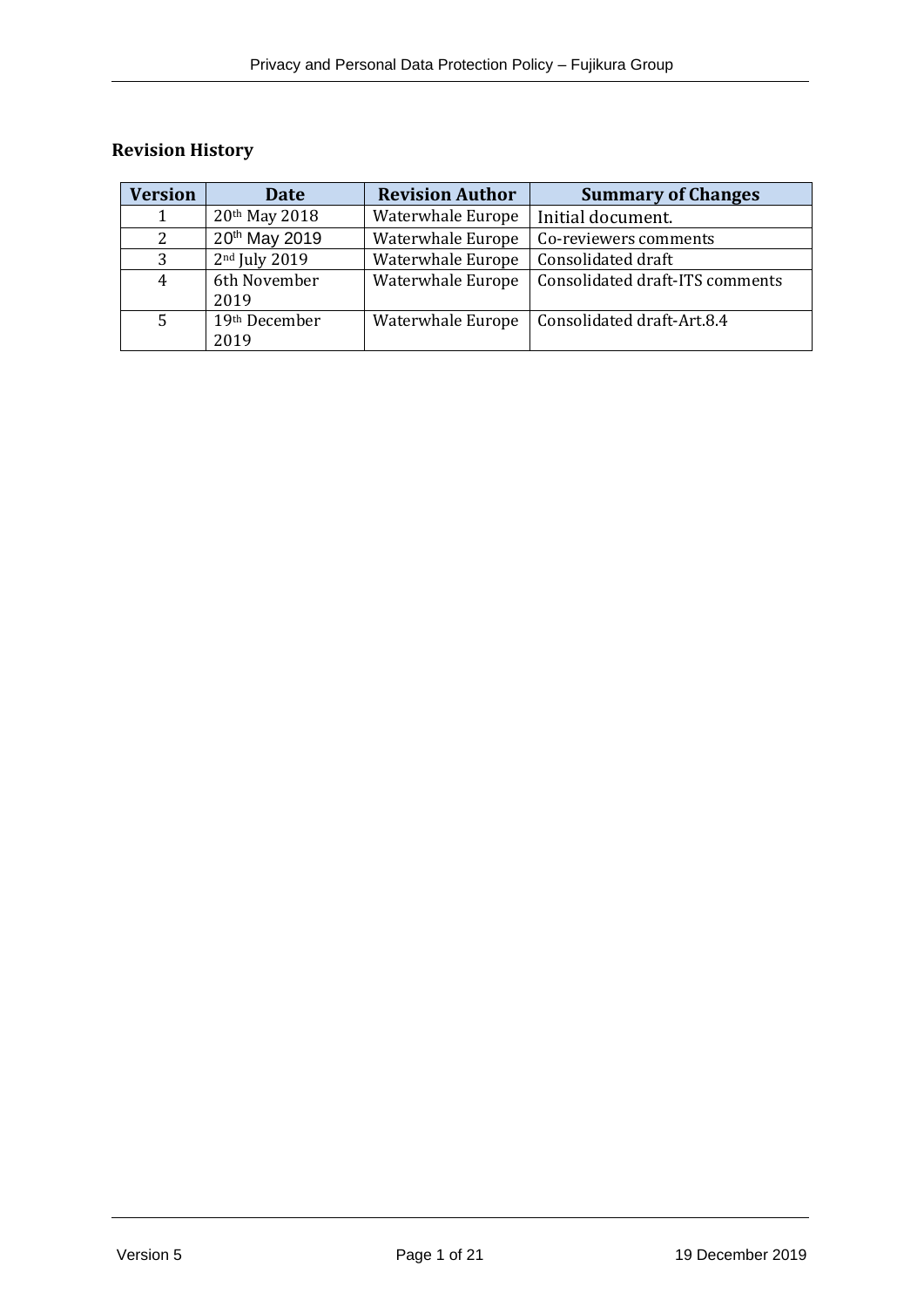# FUJIKURA AUTOMOTIVE EUROPE S.A.U. **Binding Corporate Rules ("BCR")**

# Content

| 1.         |                                                                                                                         |  |
|------------|-------------------------------------------------------------------------------------------------------------------------|--|
| 2.         |                                                                                                                         |  |
| 2.1<br>2.2 |                                                                                                                         |  |
| 3.         |                                                                                                                         |  |
| 4.         | PRINCIPLES APPLICABLE TO FAE GROUP PROCESSING OF PERSONAL DATA 6                                                        |  |
| 6.         |                                                                                                                         |  |
|            | 6.1<br>Rights to access, rectification, erasure, restriction, objection and right to data portability  10<br>6.2<br>6.3 |  |
| 7.         | RIGHTS OF THE DATA SUBJECTS AS THIRD-PARTY BENEFICIARIES OF THE BCR  13                                                 |  |
| 8.         |                                                                                                                         |  |
| 10.        |                                                                                                                         |  |
| 11.        |                                                                                                                         |  |
| 12.        |                                                                                                                         |  |
| 13.        |                                                                                                                         |  |
| 14.        |                                                                                                                         |  |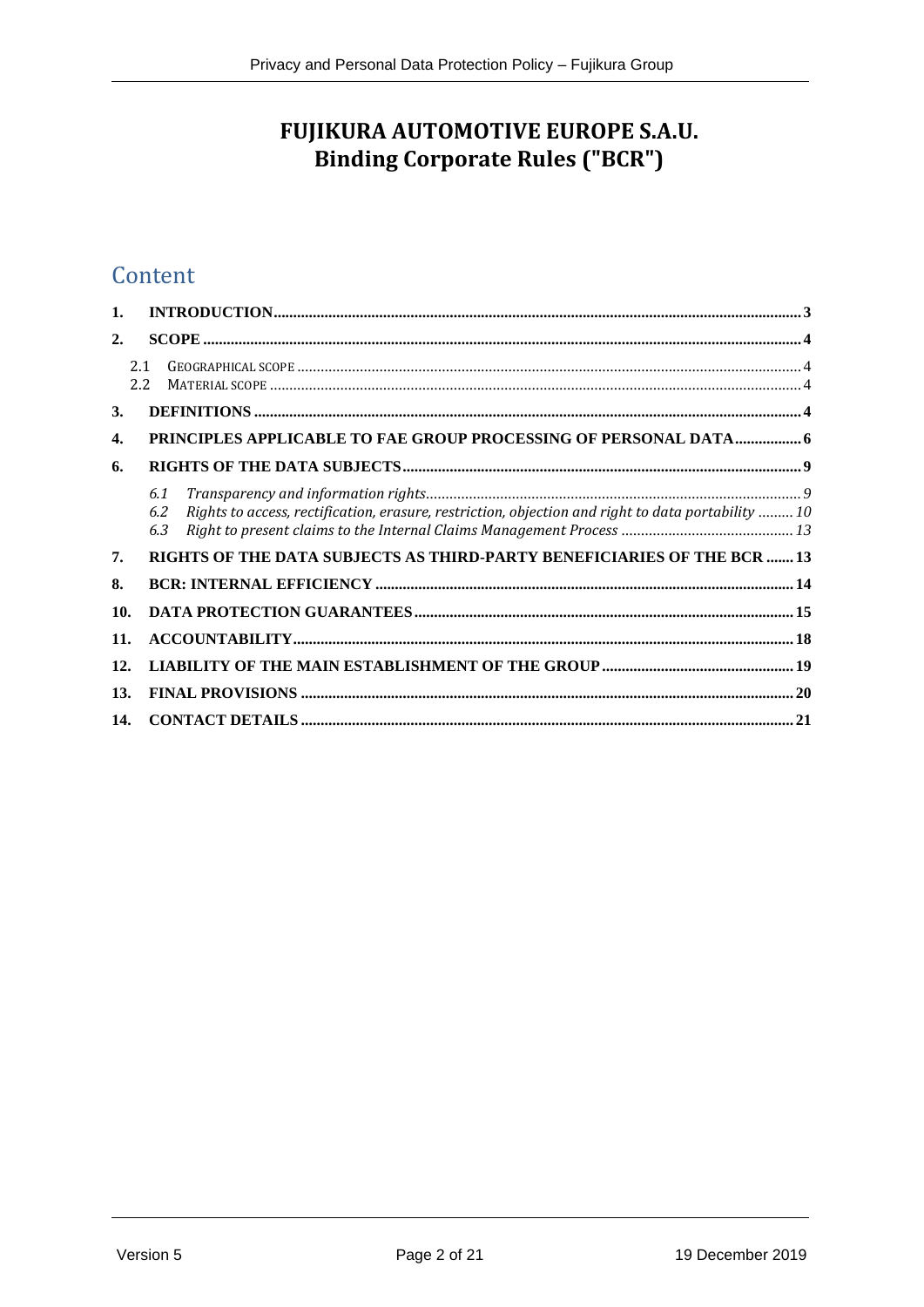# <span id="page-3-0"></span>**1. INTRODUCTION**

FUJIKURA AUTOMOTIVE EUROPE S.A.U. (henceforth, "FAE") is the parent company of a group of companies working on a single economic activity: the production of cables for the automotive industry. FAE and its subsidiaries are fully committed to protecting personal data, for which reason the Group took the decision to pass some *Binding Corporate Rules* (**BCR**), with the purpose of regulating intra-group international data transfers. International data transfers are defined as data processing which involves a flow of such data from countries located in the European Economic Area (EEA) to recipients located in countries outside EEA, whether this is data transfer between controllers, or a data transfer performed by a controller to a processor, which processes the data on behalf of the controller.

The FAE Group is an eminently multinational business network, hence for its business to be conducted properly new centralised data storage systems needed to be created which would be accessible from the various companies in the Group. There would also need to be the ability to transfer data between these companies to achieve optimum efficiency and productivity.

These binding corporate rules were approved by the FAE Board of Directors to perform international transfers from companies in the group located within the European Economic Area to companies from the same business or legal group working on a single economic activity and located outside the European Economic Area. These binding corporate rules include all the key principles and enforceable rights and comprise a suitable guarantee for personal data transfers which are undertaken within the business group.

Ensuring the security and privacy of personal data is of singular importance to the Group. The FAE BCR are intended to ensure that personal data is adequately protected when collected, used and/or transferred among the companies in the Group.

Given its importance, the FAE Board of Directors will ensure that all the FAE Group employees apply and take into account the rules detailed in the present document when collecting, holding, using, disclosing, transferring or otherwise handling personal data. In case of violation of these BCR, the procedure to impose a disciplinary sanction shall apply. The particular sanction will be imposed pursuant to the corresponding labour legislation, according to the qualification of the infringement.

The present BCR are developed and implemented in accordance with Regulation (EU) 2016/679 of the European Parliament and the Council, of 27 April 2016, on the protection of natural persons with regard to the processing of personal data and the free circulation of such data, which supersedes Directive 95/46/EC (General Data Protection Regulation, **GDPR**).

Likewise, these BCR are part of the Privacy and Personal Data Protection Policy of FAE Group; particularly, they are integrated in Annex G of such Policy, called *Procedure for International Transfer of Personal Data.*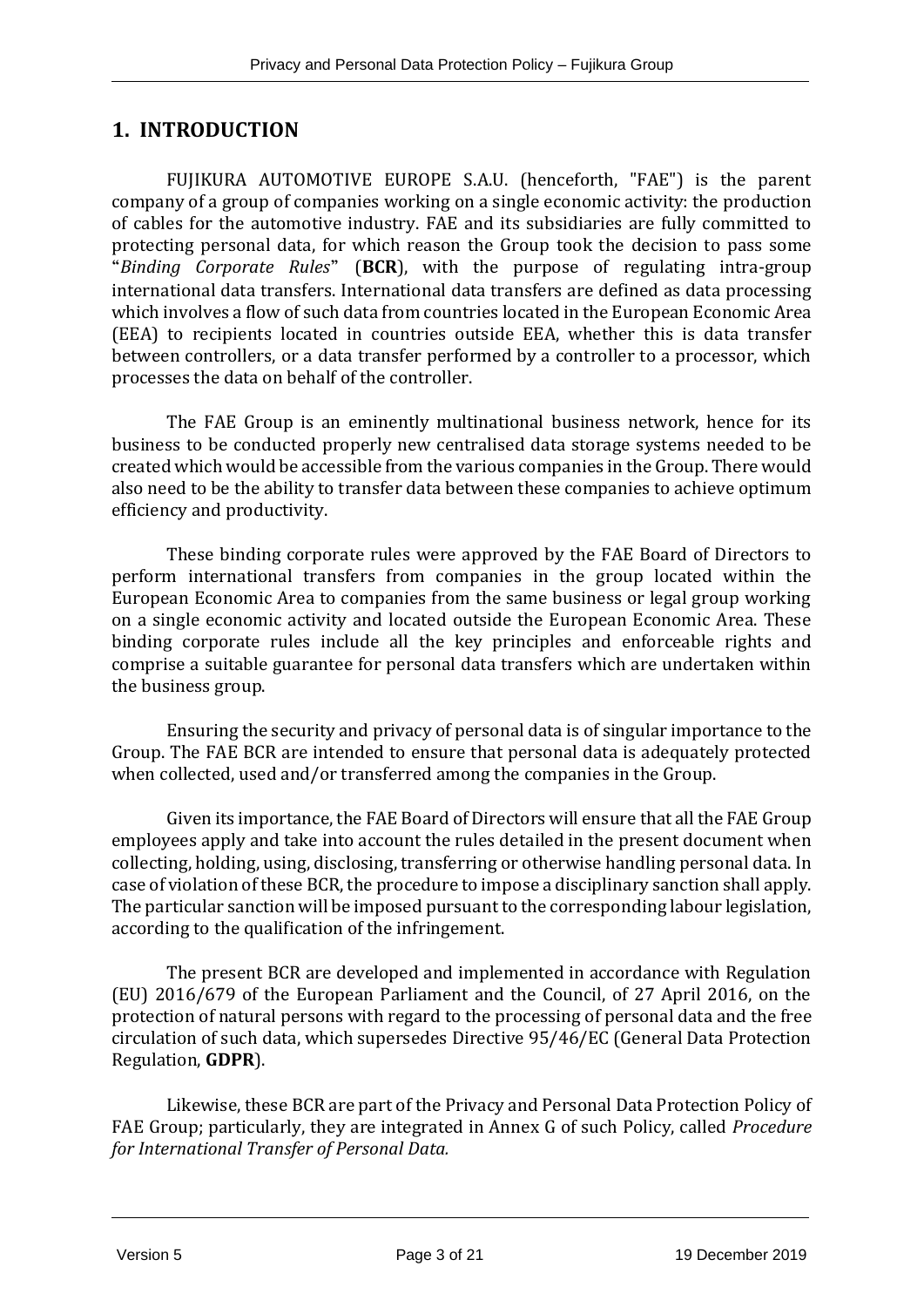### <span id="page-4-0"></span>2. **SCOPE**

#### <span id="page-4-1"></span>**2.1 Geographical scope**

FAE wants to ensure a consistent approach within the entire FAE organisation where Personal Data are being Processed. Consequently, all FAE Entities, whatever their location or legal jurisdiction, are bound by these BCR.

The BCR are applicable to intra-group data processing and transfers. Specifically, geographical scope refers to any personal data processed by FAE or any of its subsidiaries within and transferred outside of the EEA.

Annex I contains a list detailing all the members of the group (FAE and subsidiaries) to which these rules are applicable.

#### <span id="page-4-2"></span>**2.2 Material scope**

The type of personal data processing is performed through automatic and manual supports. The personal data which are processed by the group are related, among others, to human resources, management and candidates. Annex II contains a detailed description of these processing activities and the categories of personal data that are subject to international data transfer.

### <span id="page-4-3"></span>**3. DEFINITIONS**

In these BCR, the following terms shall be interpreted in accordance with the definitions in the GDPR:

- FAE Group: Fujikura Automotive Europe, S.A.U. and each of its subsidiaries.
- **Main establishment of the Group**: the corporate headquarters of the FAE Group, Fujikura Automotive Europe S.A.U., is in Zaragoza (Spain).
- **Members of the Group**: all the companies in the FAE Group detailed in the list in Annex I.
- **European Economic Area: an association of European countries** who have entered into a free trade agreement. This currently comprises the 28 Member States of the European Union plus Iceland, Liechtenstein and Norway.
- Personal data: any information relating to an identified or identifiable natural person (a Data subject);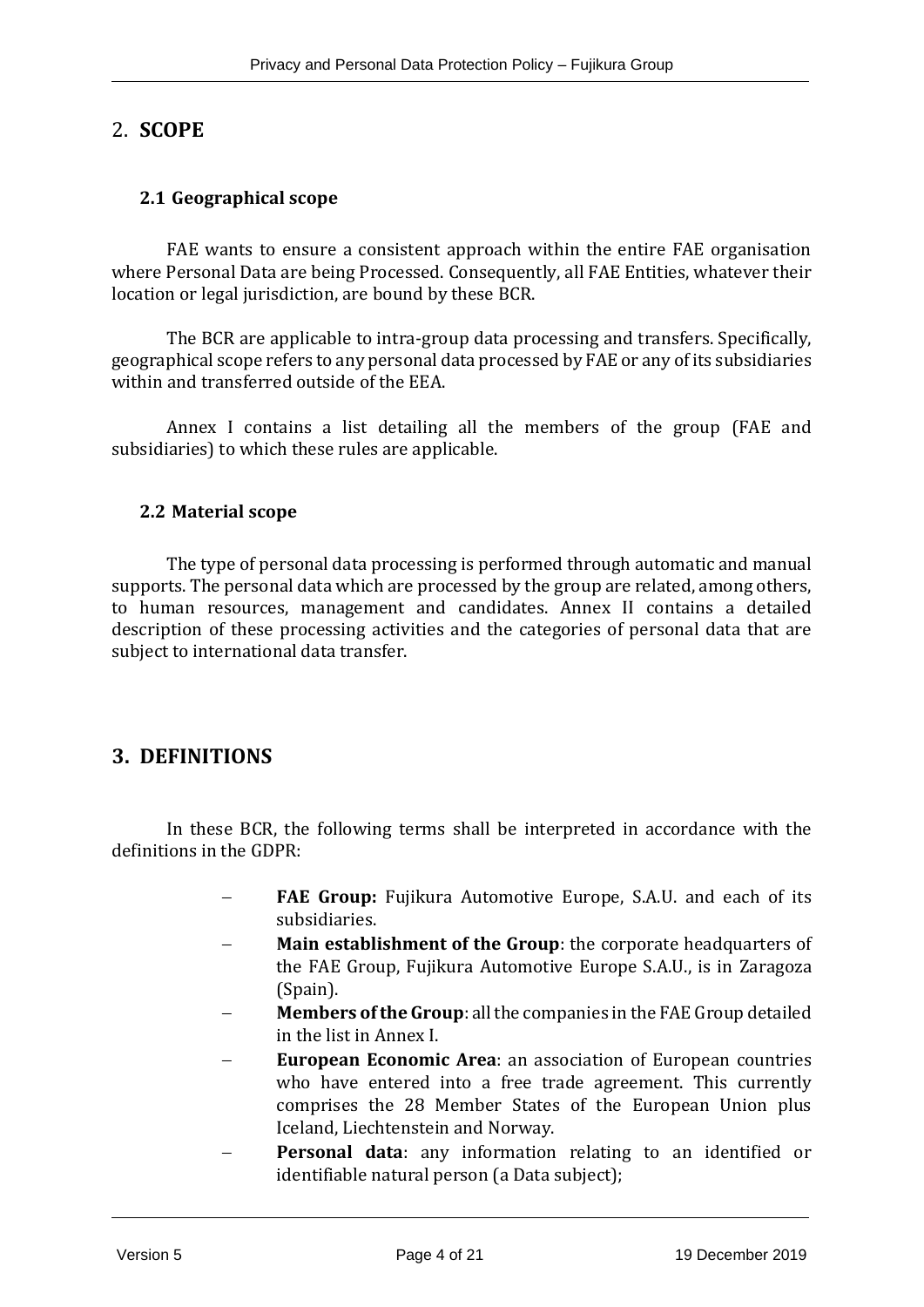- **Data subject:** an identifiable natural person is one who can be identified, directly or indirectly, in particular by reference to an identifier such as a name, an identification number, location data, an online identifier or to one or more factors specific to the physical, physiological, genetic, mental, economic, cultural or social identity of that natural person. As such, Data Subjects include employees (human resources file), clients, suppliers and contact persons (management file) and applicants for job vacancies (candidates file).
- **Processing of personal data:** any operation or set of operations which is performed on personal data or on sets of personal data, whether or not by automated means, such as collection, recording, organisation, structuring, storage, adaptation or alteration, retrieval, consultation, use, disclosure by transmission, dissemination or otherwise making available, alignment or combination, restriction, erasure or destruction;
- **Restriction of processing**: the marking of stored personal data with the aim of limiting their processing in the future;
- **Pseudonymisation**: the processing of personal data in such a manner that the personal data can no longer be attributed to a specific data subject without the use of additional information, provided that such additional information is kept separately and is subject to technical and organisational measures to ensure that the personal data are not attributed to an identified or identifiable natural person;
- **Controller**: the natural or legal person, public authority, agency or other body which, alone or jointly with others, determines the purposes and means of the processing of personal data; where the purposes and means of such processing are determined by Union or Member State law, the controller or the specific criteria for its nomination may be provided for by Union or Member State law;;
- **Processor:** a natural or legal person, public authority, agency or other body which processes personal data on behalf of the controller;
- Subcontractor: the natural or legal person who signs a contract to undertake part or all of the contractual obligations of a data processor;
- **Recipient**: a natural or legal person, public authority, agency or another body, to which the personal data are disclosed, whether a third party or not. However, public authorities which may receive personal data in the framework of a particular inquiry in accordance with Union or Member State law shall not be regarded as recipients; the processing of those data by those public authorities shall be in compliance with the applicable data protection rules according to the purposes of the processing;
- Third party: a natural or legal person, public authority, agency or body other than the data subject, controller, processor and persons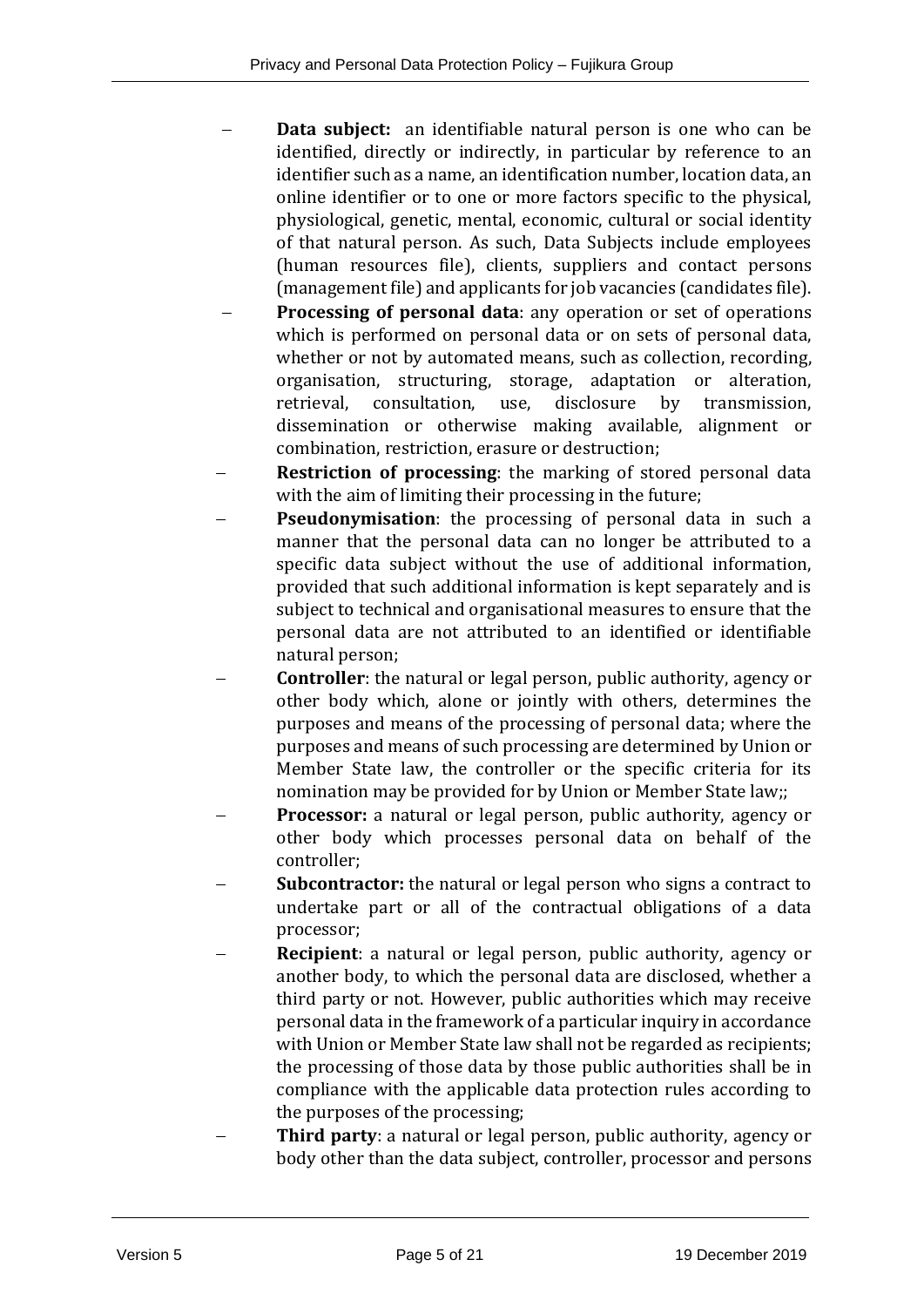who, under the direct authority of the controller or processor, are authorised to process personal data;

- **Consent of the data subject:** any freely given, specific, informed and unambiguous indication of the data subject's wishes by which he or she, by a statement or by a clear affirmative action, signifies agreement to the processing of personal data relating to him or her;
- **Personal data breach**: a breach of security leading to the accidental or unlawful destruction, loss, alteration, unauthorised disclosure of, or access to, personal data transmitted, stored or otherwise processed;
- − **Special categories of personal data**: personal data revealing racial or ethnic origin, political opinions, religious or philosophical beliefs, or trade union membership, and the processing of genetic data, biometric data for the purpose of uniquely identifying a natural person, data concerning health or data concerning a natural person's sex life or sexual orientation.
- Biometric data: personal data resulting from specific technical processing relating to the physical, physiological or behavioural characteristics of a natural person, which allow or confirm the unique identification of that natural person, such as facial images or dactyloscopic data;
- **Data concerning health**: personal data related to the physical or mental health of a natural person, including the provision of health care services, which reveal information about his or her health status;
- **Binding corporate rules**: the personal data protection policies assumed by a controller or processor located within a Member State for transfers or a series of transfers of personal data to a controller or processor in one or more third countries, within the business or legal group working on a single economic activity;
- **BCR:** throughout this document this expression alludes to the Binding Corporate Rules at the FAE Group;
- **Data exporter:** FAE Group subsidiaries within the EEA which, as controllers, transfer personal data to other Group subsidiaries in third countries outside the EEA;
- **Data importer:** FAE Group subsidiaries in third countries outside the EEA that receive data from data exporters;

# <span id="page-6-0"></span>**4. PRINCIPLES APPLICABLE TO FAE GROUP PROCESSING OF PERSONAL DATA**

Under the provisions of the General Data Protection Regulation, international transfers within the scope of the BCR must be in harmony with the following principles that every member of the FAE group is committed to meeting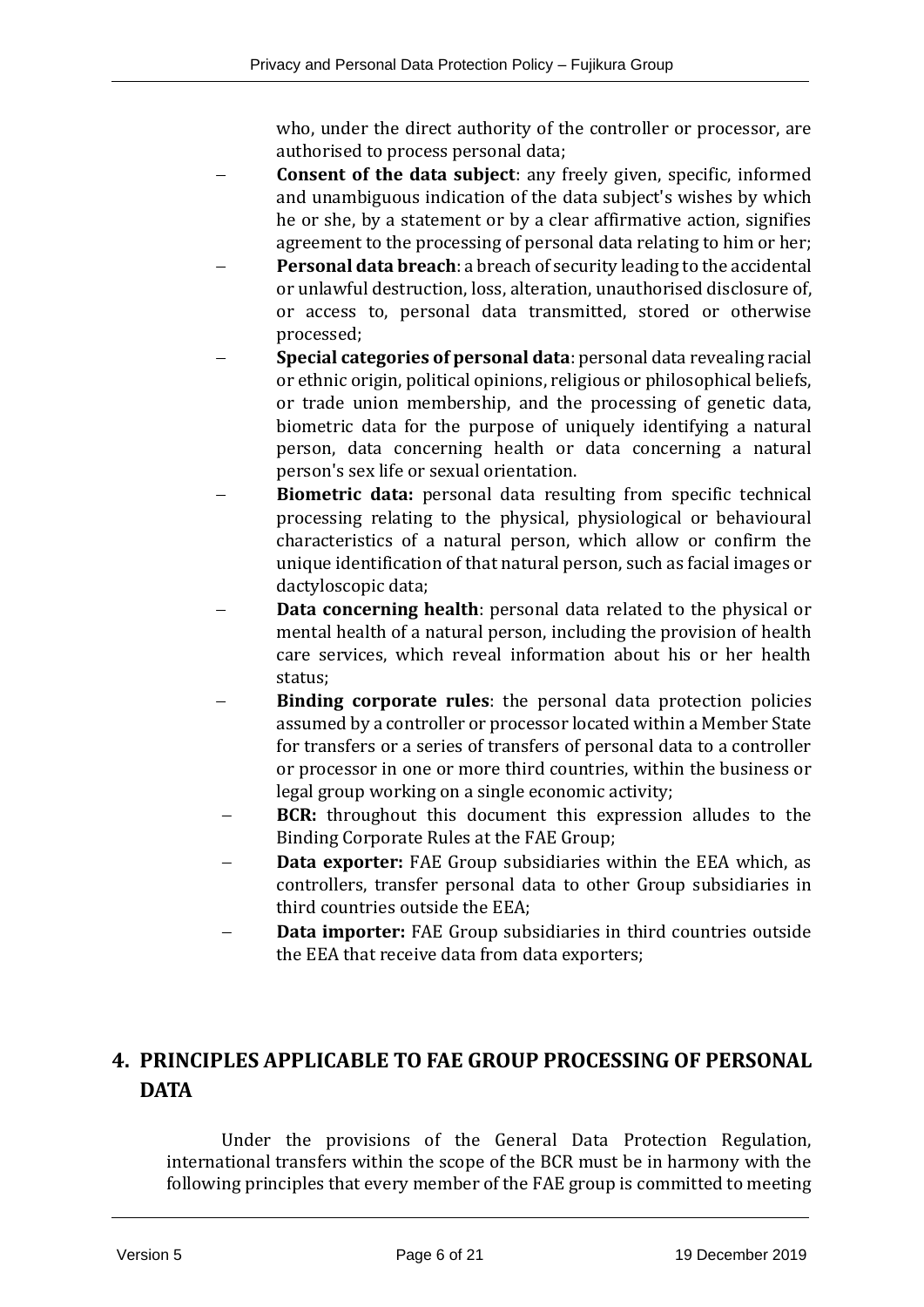and respecting in their international data transfers, as well as in the processing of personal data within each company of the group:

**Basis for personal data processing:** personal data can only be processed if at least one of the following conditions is met:

- The data subject has given consent to the processing of his or her personal data for one or more specific purposes. At every member of the FAE group, this is the basis for processing when collecting *curricula*.
- It is necessary for the performance of a contract to which the data subject is party or in order to take steps at the request of the data subject prior to entering into a contract. At every member of the FAE group, this is the basis for processing data from companies, suppliers and clients in terms of data from the persons involved.
- It is necessary for compliance with a legal obligation to which the controller is subject. At every member of the FAE group, this is the basis for processing data to be sent to the tax authorities, Social Security or other Public Administrations.
- It is necessary for the purposes of the legitimate interests pursued by the controller or a third party, except where such interests are overridden by the interests or fundamental rights and freedoms of the data subject which require protection of personal data – particularly if the data subject is a child. At every member of the FAE group, this is the basis for processing video surveillance, where the legitimate interest is protecting the safety of people and their property.

**- Processing of special categories of personal data**: the processing of special categories of personal data **is forbidden except when:**

 the data subject has given explicit consent to the processing of those personal data for one or more specified purposes, except when the applicable legislation prohibits it, or

 processing is necessary for the purposes of carrying out the obligations and exercising specific rights of the controller or of the data subject in the field of employment and social security and social protection law in so far as it is authorised by Union or member State law or a collective agreement pursuant to Member State law providing for appropriate safeguards for the fundamental rights and the interests of the data subject;, or

 processing is necessary to protect the vital interests of the data subject or of another natural person, where the data subject is physically or legally incapable of giving consent, or

 processing is necessary for the purposes of preventive or occupational medicine, for the assessment of the working capacity of the employee, medical diagnosis, the provision of health or social care or treatment or the management of health or social care systems and services on the basis of Union or Member State law, or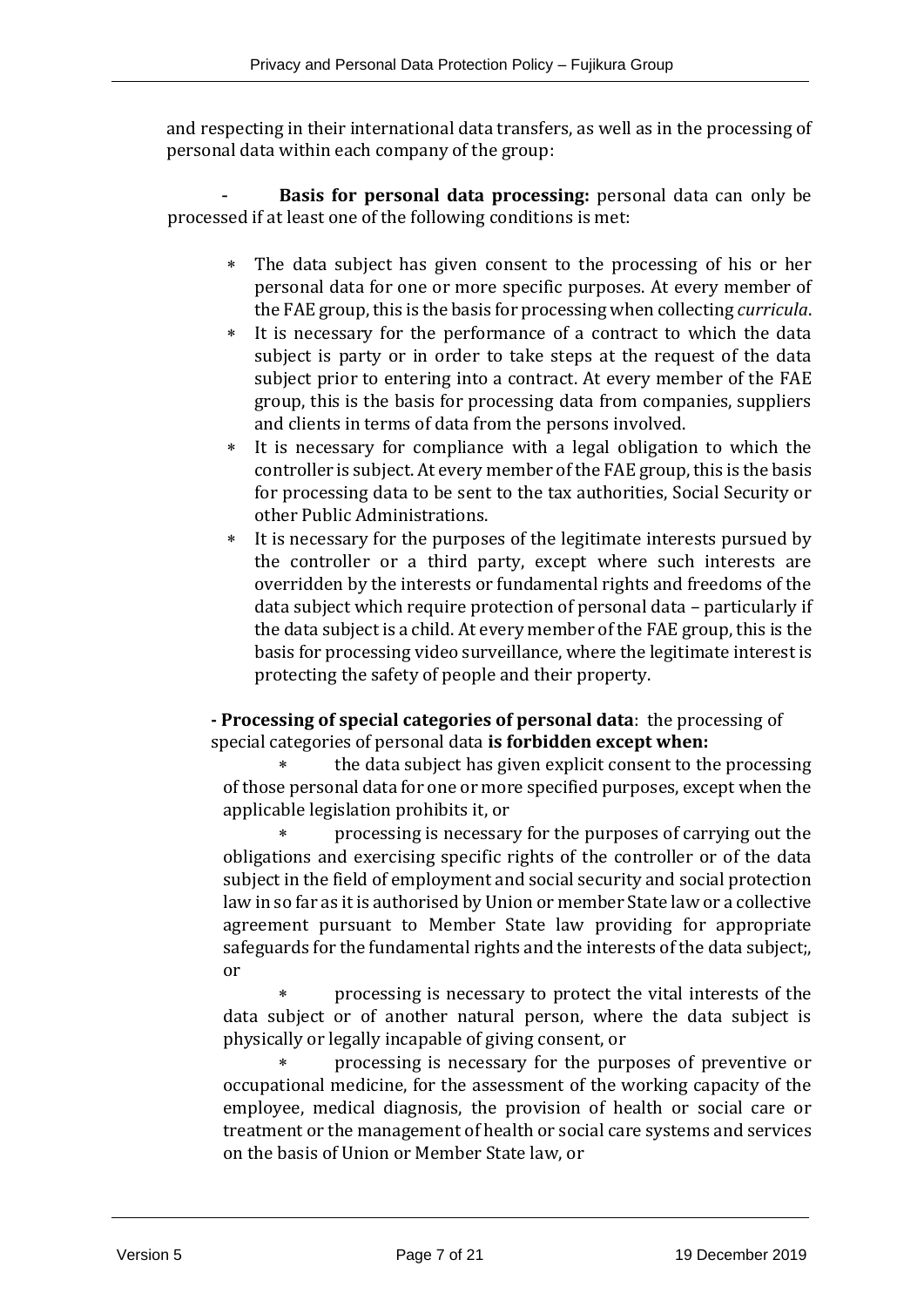processing covers data that the data subject has clearly made public or that is necessary for recognising, exercising or defending a right in a legal process.

- − **Lawful, fair and transparent:** data must be processed lawfully, fairly and transparently with regard to the data subject.
- − **Purpose limitation:** personal data will be collected for specified, explicit and legitimate purposes and not further processed in a manner that is incompatible with those purposes.
- − **Data minimisation and accuracy:** data shall be adequate, relevant and limited to what is necessary in relation to the purposes for which they are processed. Equally, they should be accurate and, if necessary, up to date, with all reasonable measures adopted to eliminate or rectify any imprecise data without delay.

**Retention period limit**: every member of the FAE Group will ensure that personal data are kept in a form which permits identification of data subjects for no longer than is necessary for the purposes for which the personal data are processed.

- Data protection by design and by default: in line with the principles established in its Privacy Policy, every member of the FAE Group will ensure that data protection principles by design and by default are effectively contemplated throughout the life cycle of personal data processing for any developments or projects undertaken by every member of the Group.
- **Right to information and transparency:** personal data will be processed transparently, making all opportune information available to the data subjects, as per the terms of clause 6.1.
- Individual automated decisions: data subjects have the right not to be subject to a decision based solely on automated processing, which produces legal effects concerning him or her or similarly affects him or her. No member of the FAE Group will take this type of decision.
- Security and confidentiality: All the members of FAE Group will implement suitable organisational and technical measures to protect personal data against accidental or deliberate destruction, accidental loss or alteration, disclosure and unauthorised access and against any other illegal processing of these data. Access to and processing of these personal data shall be limited to duly authorised and trained personnel, as per the requirements for data privacy and protection. (Security and confidentiality measures are detailed in clause 10).
- − **Restrictions on current and further data transfer by processors and controllers not pertaining to the FAE Group:** every member of the FAE Group will set the conditions that transfers to outside organisations must meet to ensure suitable protection of personal data, as detailed in clause 10.3.
- − **Processing by data processors which are members of the FAE Group:**  when the local controller with responsibility for personal data instructs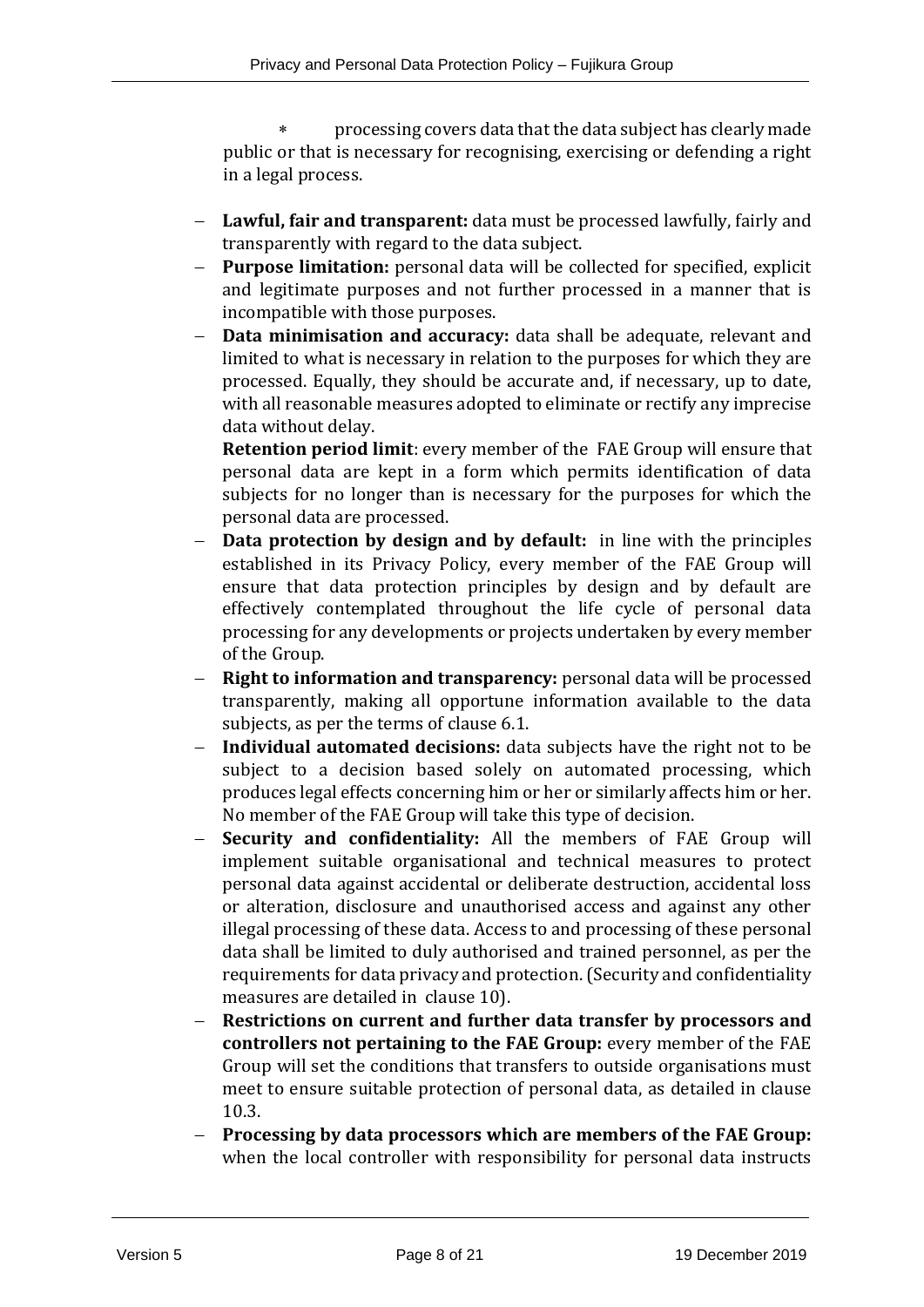another company within the FAE Group to process these, the provisions of clause 10.2 will be followed.

**Notification of data security breaches:** in order to have the very highest level of protection for personal data, every member of the FAE Group has established a procedure for attending to notifications of data security breaches, which is detailed in clause 10.4.

# <span id="page-9-0"></span>**6. RIGHTS OF THE DATA SUBJECTS**

#### <span id="page-9-1"></span>**6.1 Transparency and information rights**

a. Transparency with regard to the BCR

In order to process data fairly, every member of the FAE Group must be transparent in collecting and then processing data.

The BCR are available to all data subjects: they are published on the corporate website and on the intranet for companies pertaining to the FAE Group. Likewise, any data subject can request a copy of the BCR from the "Local Data Manager" or the "Data Protection Officer".

b. Information rights vis-à-vis the data subjects

**When the personal data is collected from the data subject** (article 13 GDPR), he will be provided with the following information when the data is collected:

> the identity and contact details of the controller and, where applicable, its representative,

contact details of the "Data Protection Officer";

the purposes of the processing for which the personal data are intended and the legal basis for the processing;

when the processing is based on point  $(f)$  of Article 6  $(1)$  GDPR, the legitimate interests pursued by the controller.

the recipients or categories of recipients of the personal data, if any;

that their personal data may be subject to an international data transfer by the controller;

that should their personal data be subject to an international data transfer, the transfer will be governed by the present Binding Corporate Rules (BCR); in these cases, information on their third party beneficiary rights with regard to the processing of their personal data and on the means to exercise those rights, the clause relating to the liability and the clauses relating to the data protection principles shall be provided too;

the period for which the personal data will be stored, or if that is not possible, the criteria used to determine that period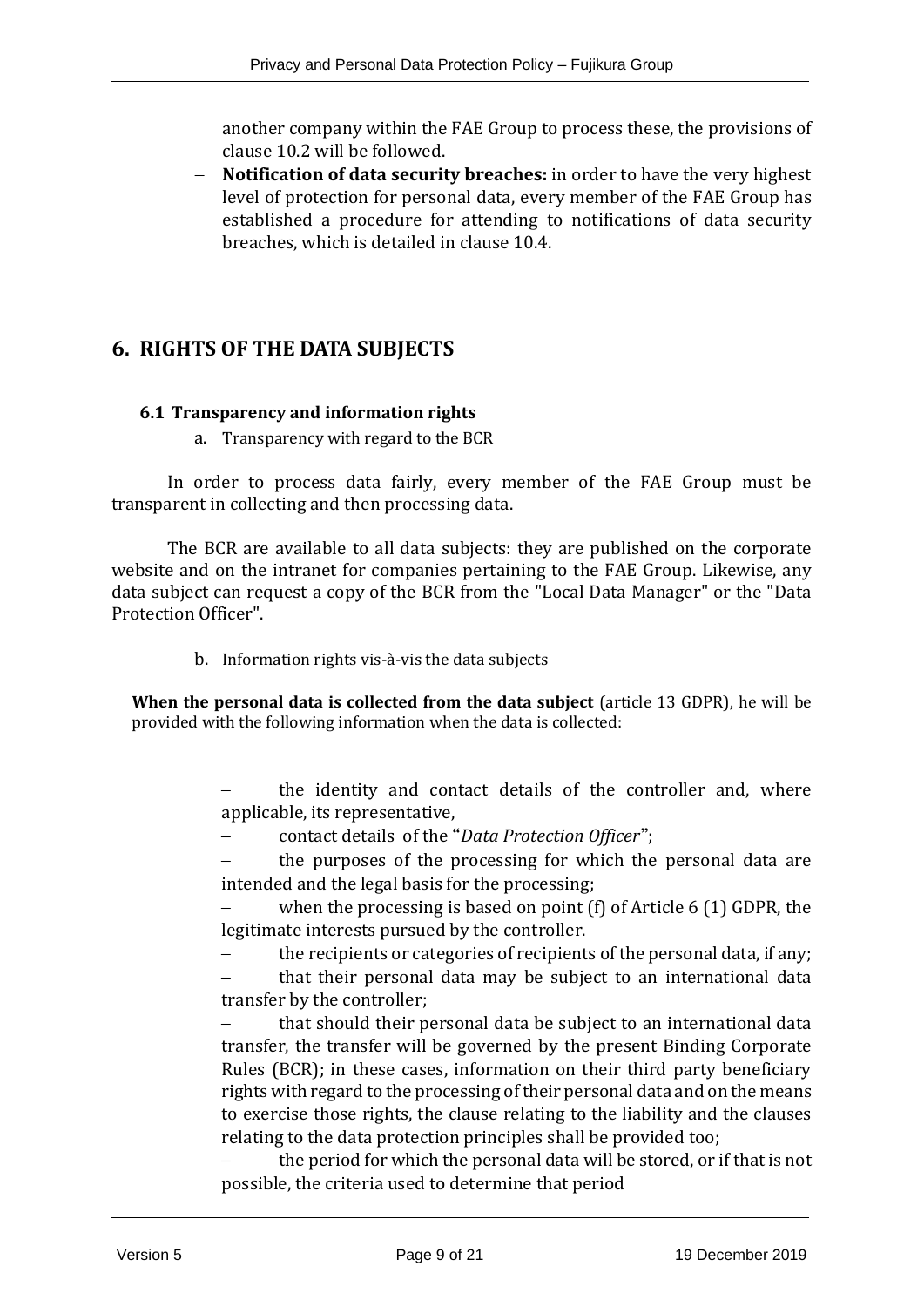the existence of the right to request from the controller access to and rectification or erasure of personal data or restriction of processing concerning the data subject or to object to processing as well as the right to data portability;

where processing is based on point (a) of Article  $6(1)$  or point (a) of Article 9(2), the existence of the right to withdraw consent at any time, without affecting the lawfulness of processing based on consent before its withdrawal;

the right to lodge a complaint with a supervisory authority;

whether the provision of personal data is a statutory or contractual requirement, or a requirement necessary to enter into a contract, as well as whether the data subject is obliged to provide the personal data and of the possible consequences of failure to provide such data;

**When the personal data has not been collected from the data subject** (article 14 GDPR), the previous information, as well as the categories of personal data concerned and the source from which the personal data originate, will be communicated as soon as possible and, no later than a month after its collection, unless the data must be used for a communication or if he plans on transferring them to another data processor, in these cases the information must be provided immediately when the communication is made or the data is transferred first time.

In these cases where the data are not collected from the data subject, it won´t be necessary to provide this information when it can be proved that it is impossible, would entail a disproportionate effort or the data subject already has this information.

In any case, the information will be provided in writing and it will be understandable and easily accessible using plain and clear language.

#### <span id="page-10-0"></span>**6.2 Rights to access, rectification, erasure, restriction, objection and right to data portability**

Data subjects have the rights to access, rectification, erasure and object available to them for all personal data relating to them.

The **right to access** implies that the data subject shall have the right to obtain from the controller confirmation as to whether or not personal data concerning him or her are being processed, and, where that is the case, access to the personal data and the following information:

(a) the purposes of the processing;

(b) the categories of personal data concerned;

(c) the recipients or categories of recipient to whom the personal data have been or will be disclosed, in particular recipients in third countries or international organisations;

(d) where possible, the envisaged period for which the personal data will be stored, or, if not possible, the criteria used to determine that period;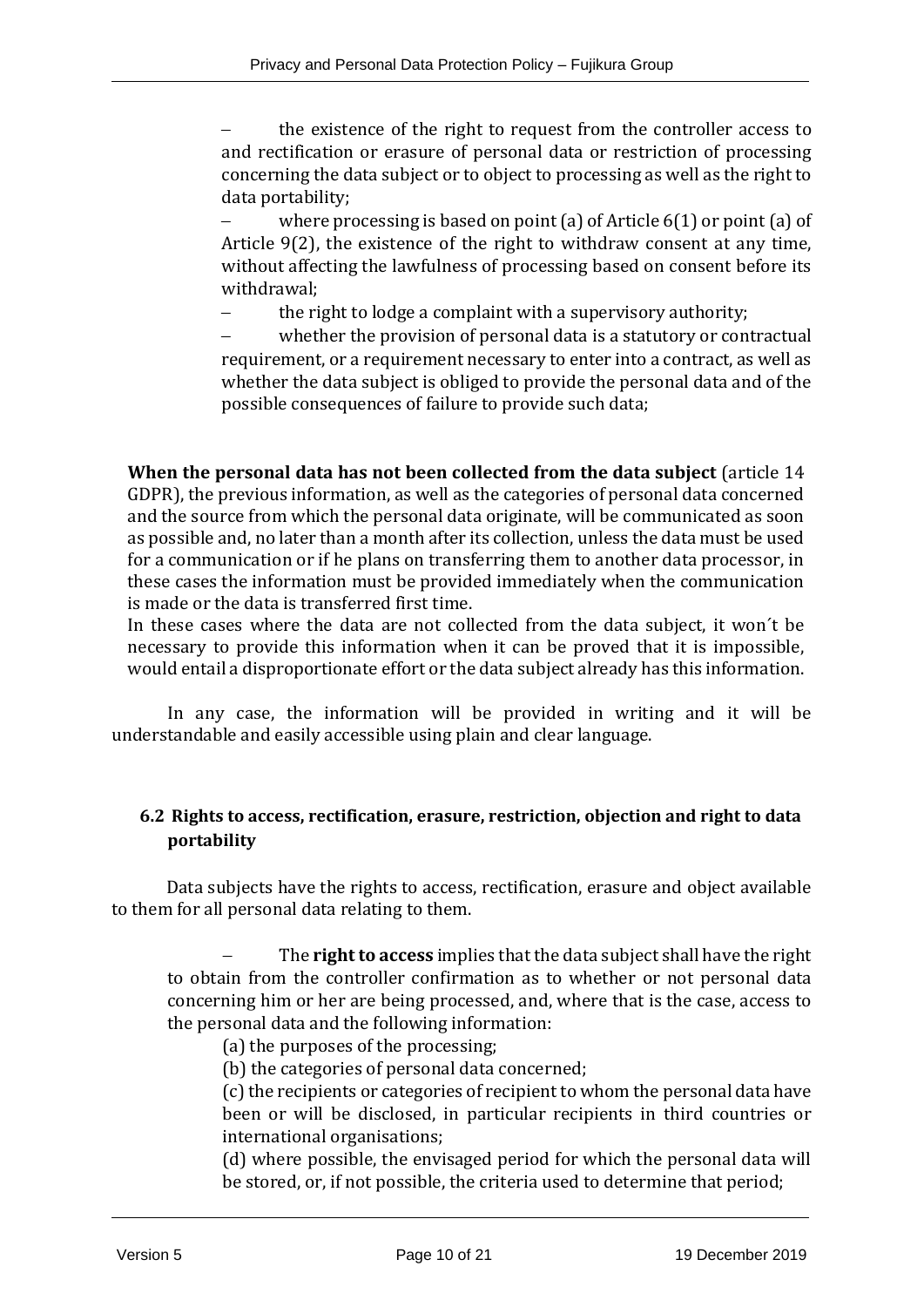(e) the existence of the right to request from the controller rectification or erasure of personal data or restriction of processing of personal data concerning the data subject or to object to such processing;

(f) the right to lodge a complaint with a supervisory authority;

(g) where the personal data are not collected from the data subject, any available information as to their source;

If requested by the data subject, the controller shall provide a copy of the personal data undergoing processing. For any further copies, a reasonable fee based on administrative costs will be charged.

The **right to rectification** gives the data subject the right to obtain from the controller without undue delay the rectification of inaccurate personal data concerning him or her. Taking into account the purposes of the processing, the data subject shall have the right to have incomplete personal data completed, including by means of providing a supplementary statement.

The **right to erasure (right to be forgotten)** means the right of the data subject to obtain from the controller the erasure of personal data concerning him or her without undue delay and the controller shall have the obligation to erase personal data without undue delay where one of the following grounds applies:

- the personal data are no longer necessary in relation to the purposes for which they were collected or otherwise processed;
- the data subject withdraws consent on which the processing is based according to point (a) of Article 6(1), or point (a) of Article 9(2) GDPR, and where there is no other legal ground for the processing;
- $\bullet$  the data subject objects to the processing pursuant to Article 21(1) GDPR and there are no overriding legitimate grounds for the processing, or the data subject objects to the processing pursuant to Article 21(2) GDPR;
- the personal data have been unlawfully processed:
- the personal data have to be erased for compliance with a legal obligation in Union or Member State law to which the controller is subject;
- the personal data have been collected in relation to the offer of information society services referred to in Article 8(1) GDPR.

− According to the **right to restriction of processing,** the data subject shall have the right to obtain from the controller restriction of processing where one of the following applies:

- the accuracy of the personal data is contested by the data subject, for a period enabling the controller to verify the accuracy of the personal data;
- $\blacksquare$  the processing is unlawful, and the data subject opposes the erasure of the personal data and requests the restriction of their use instead;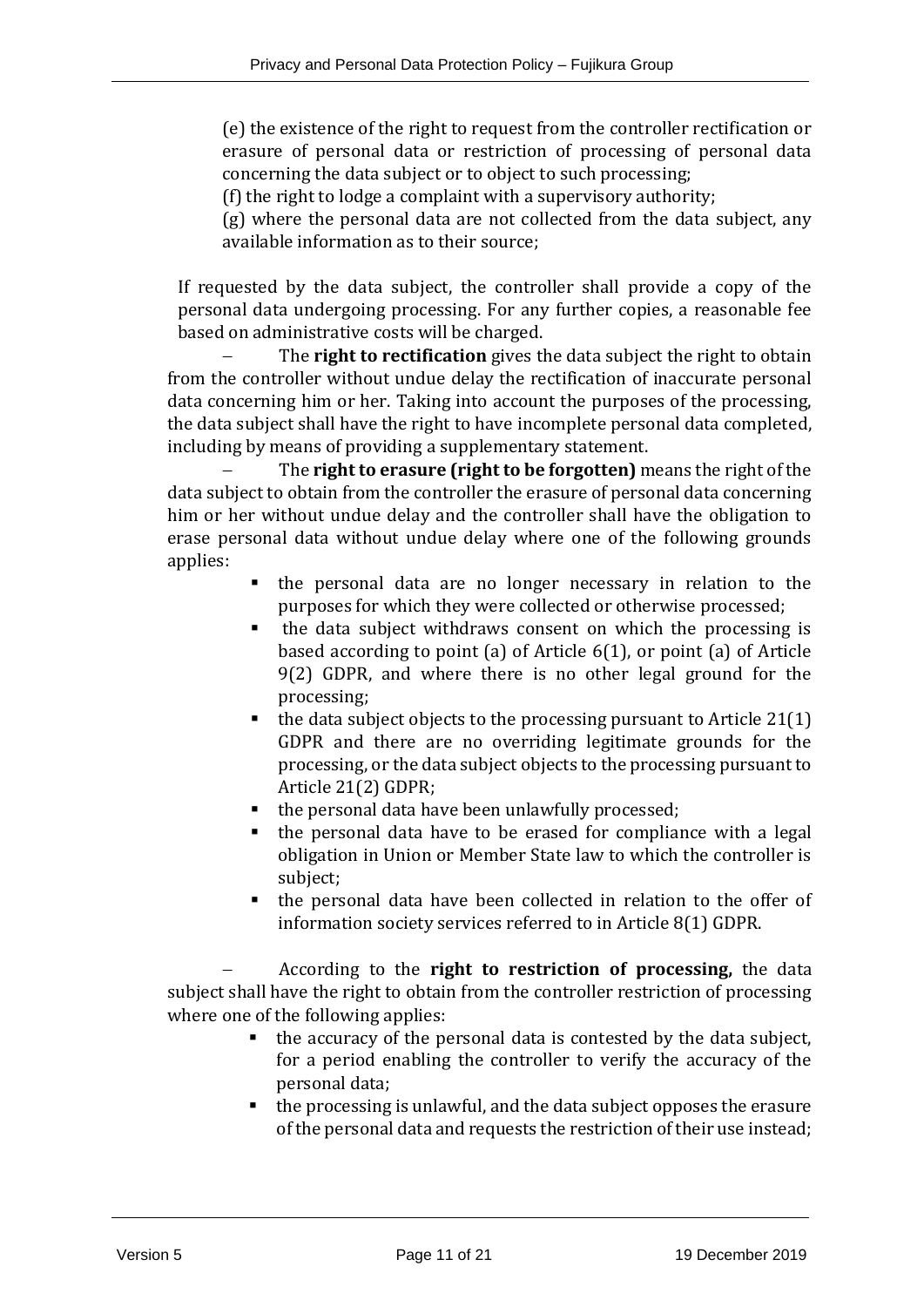- the controller no longer needs the personal data for the purposes of the processing, but they are required by the data subject for the establishment, exercise or defence of legal claims;
- the data subject has objected to processing pursuant to Article  $21(1)$ GDPR pending the verification whether the legitimate grounds of the controller override those of the data subject.

Where processing has been restricted, such personal data shall, with the exception of storage, only be processed with the data subject's consent or for the establishment, exercise or defence of legal claims or for the protection of the rights of another natural or legal person or for reasons of important public interest of the Union or of a Member State.

Likewise, a data subject who has obtained restriction of processing shall be informed before the restriction of processing is lifted.

- − The right to **data portability** means the data subject has the right to receive personal data concerning him or her, which he or she has provided to a controller, in a structured, commonly used and machine-readable format and have the right to transmit those data to another controller without hindrance from the controller to which the personal data have been provided, where:
	- the processing is based on consent or on a contract; and
	- the processing is carried out by automatic means.

In exercising this right, the data subject shall have the right to have the personal data transmitted directly from one controller to another, where technically feasible.

− The data subject can exercise the **right to object** under special personal circumstances, where their legitimate interest is of higher value than the legitimate interest of the controller for processing these personal data. In that case, the controller shall no longer process the personal data unless the controller demonstrates compelling legitimate grounds for the processing which override the interests, rights and freedoms of the data subject or for the establishment, exercise or defence of legal claims.

The controller shall communicate any rectification or erasure of personal data or restriction of processing carried out in accordance to the above, to each recipient to whom the personal data have been disclosed, unless this proves impossible or involves disproportionate effort. The controller shall inform the data subject about those recipients if the data subject requests it.

All the members of the Group have established a local level way to proceed in these cases to ensure the aforementioned rights. A request from a data subject for any of these rights to be exercised shall be managed based on these procedures, providing a response without undue delay and in any event within one month of receipt of the request. That period may be extended by two further months where necessary, taking into account the complexity and number of the requests, informing the data subject of the extension within one month of receipt of the request, together with the reasons for the delay.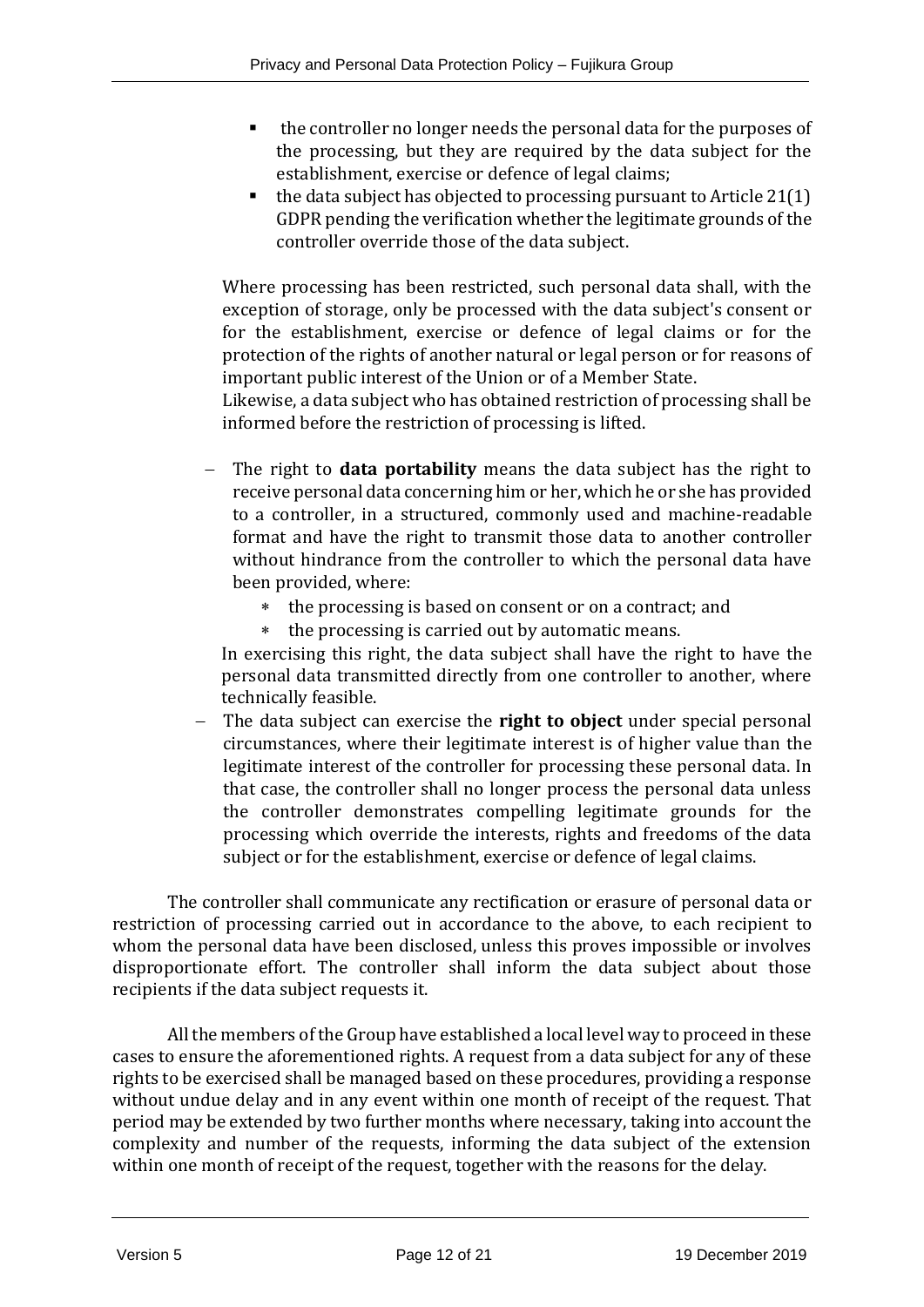Documents in various formats corresponding to the exercising of these rights will be made available to the data subject.

Should the request be denied on the grounds it is unfounded, the data subject may still appeal to the Internal Claims Management Process, detailed in clause 8.6.

#### <span id="page-13-0"></span>**6.3 Right to present claims to the Internal Claims Management Process**

Data subjects may present claims or complaints which reference non-compliance with one or more of the rules established in this document by way of the internal claims department created by Fujikura; these will be processed under the terms of clause 8.6.

# <span id="page-13-1"></span>**7. RIGHTS OF THE DATA SUBJECTS AS THIRD-PARTY BENEFICIARIES OF THE BCR**

As third-party beneficiaries, the data subject has legal resources available should there be a breach of the provisions of the BCR and by legal provisions for personal data protection.

In particular, data subjects are able to enforce the provisions included in clause 4 (principles applicable to FAE Group processing personal data), clause 6 (rights of the data subjects), clause 8.6 BCR (Internal Claims Management Process), clause 10 BCR (Data Protection Guarantees), clause 11 BCR (Accountability), and clause 13.1 (Actions to take if national legislation impedes fulfilment of the BCR) and clause 13.2 (mutual assistance and cooperation with data protection authorities).

Data subjects may exercise these rights in writing or orally to the corresponding FAE Group subsidiary through the *Local Data Manager* or directly before the *Data Protection Officer*. A written response from the person contacted to the data subject's request will be sent without undue delay and in any event within one month of receipt of the request. Such period may be extended by two further months, taking into account the complexity and the number of requests, in which case the data subject will be informed of such extension.

Additionally, the data subject has legal remedies to request restoration of the damage caused and, where applicable, compensation for material and non-material damages when the legal provisions for personal data protection or the provisions of these BCR are breached.

Actions taken against a controller or processor may be brought by the data subjects before the courts of the Member State in which the controller or processor is based, before a Supervisory Authority of a European Union member in the habitual place of residence or place of work of the data subject, or in the country in which the breach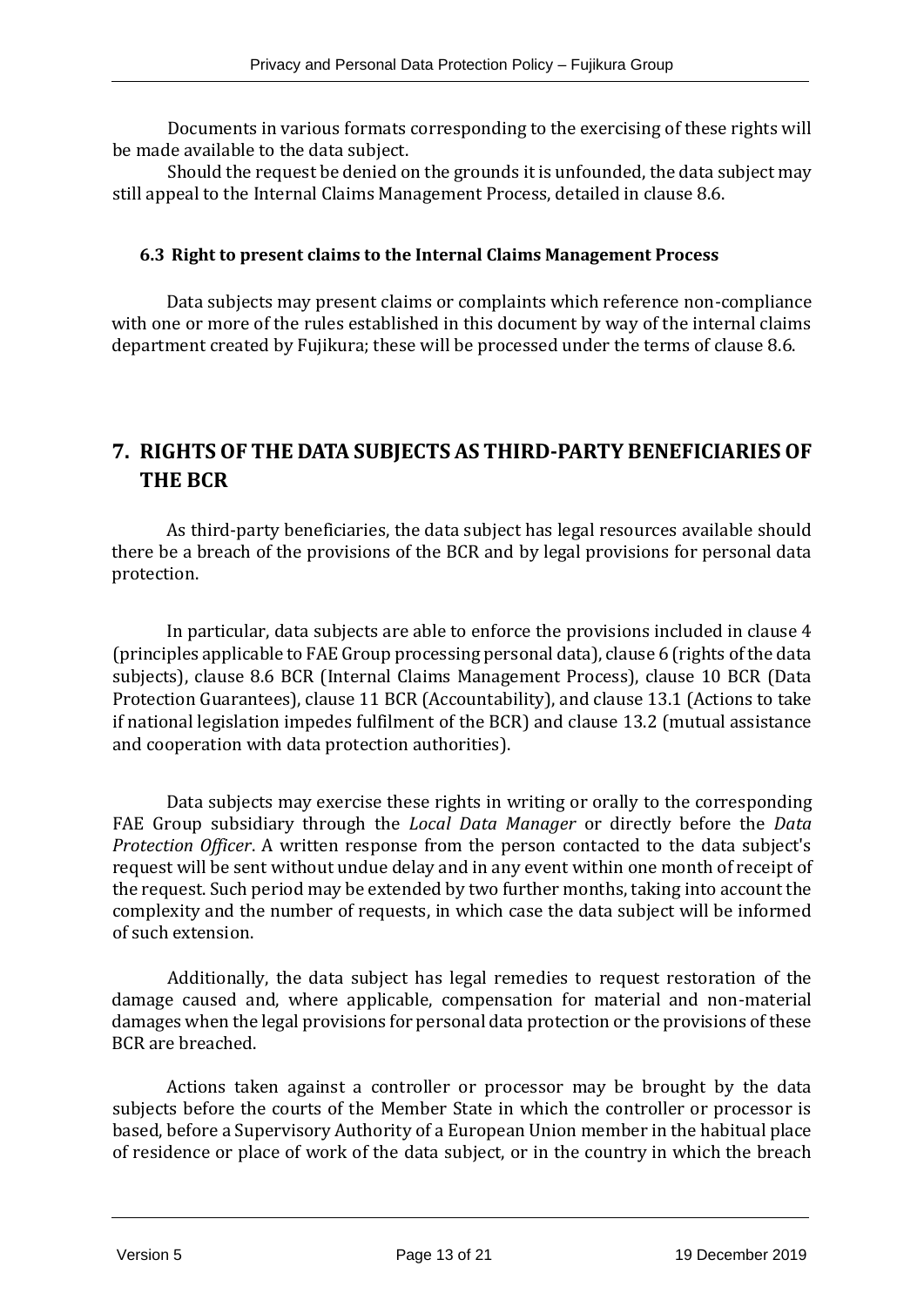has occurred. The data subject may also choose to exercise these actions before the courts of the Member State in which they reside.

Furthermore, actions with regard to acts of members of FAE Group located outside the EEA may be directed to the main establishment of the Group, as provided in clause 12.

# <span id="page-14-0"></span>**8. BCR: INTERNAL EFFICIENCY**

#### *8.6 Internal Claims Management Process*

Parties who wish to present claims regarding non-compliance with the BCR by a company in the Group or with regard to any other related matter are free at any time to contact the *Data Protection Officer* at [dpo@eu.fujikura.com](mailto:dpo@eu.fujikura.com) or person or body dealing with claims about data protection in any of the companies of the Group at [info@eu.fujikura.com](mailto:info@eu.fujikura.com) or, where applicable, the relevant local contact person for data protection at the corresponding Group company (the corresponding *Local Data Manager,*  which will be the human resources manager of the respective company). Claims should be presented in writing, with email correspondence considered acceptable. This internal process is alternative to the right to lodge a complaint with a supervisory authority and the right to an effective judicial remedy, which the data subjects may exercise at any time.

The data subject will be given written confirmation their claim has been received by the organisation contacted, information about which will immediately be passed on to the *Data Protection Officer* should the claim is not submitted directly before him/her. In any case, the claim must be processed by the *Data Protection Officer* in collaboration with the corresponding *Local Data Manager* within one (1) month of receiving the claim. This timeframe may be exceeded by up to a maximum of two (2) months for reasons of complexity or number of requests. If this period has passed and no reasoned response has been received from the corresponding FAE Group company, the data subject may resort to the Relevant Courts or corresponding Supervisory Authority, detailing the facts of the matter.

Once the *Data Protection Officer* has received the claim from the data subject, they shall check the facts, requesting, as required, all pertinent information from the corresponding *Local Data Managers* or, where it concerns non-compliance by the FAE Group as a whole, from the department where the supposed irregularity has taken place.

Department personnel participating alongside the *Local Data Managers* and the *Data Protection Officer* in the claims management process will be given the level of independence appropriate to the exercising of their role.

The claims management process concludes with a resolution which will be sent in writing to the person who began the process. In case the complaint is considered as justified, a reasonable compensation proportional to the damage caused will be offered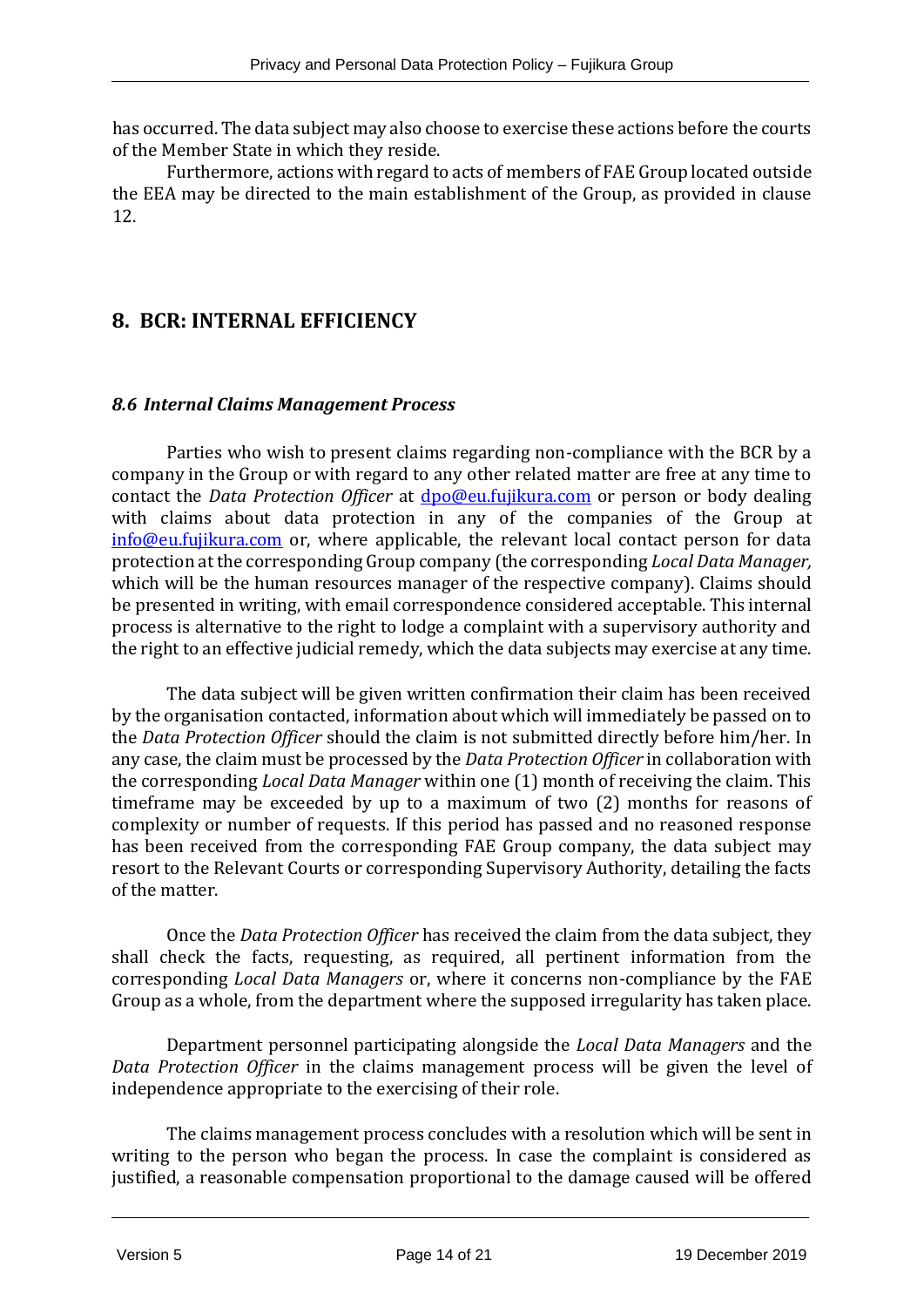to the claimant, if any, and internal actions will be taken, including the application of disciplinary sanctions according to the corresponding internal procedures and policies.

Should this resolution fail to satisfy the claimant, then this person may petition the Relevant Courts or corresponding Supervisory Authority, requesting the resolution be reviewed and their rights and legitimate interests protected.

If an investigation is launched, all the members of the Group are required to cooperate with the country's Supervisory Authorities and to respect their opinions.

# <span id="page-15-0"></span>**10. DATA PROTECTION GUARANTEES**

#### *10.1 Security and confidentiality*

1. One of the main priorities at every member of the FAE Group is to ensure personal data is protected adequately and effectively against any breaches of the legallyestablished principles enshrined in these BCR. Hence:

- Each local controller must take appropriate technical and organisational measures to ensure data security, protecting the personal data from any accidental or illegal elimination, alteration, accidental loss and any unauthorised usage, disclosure or access. These measures must ensure – in accord with current technical expertise and the cost of applying this – a level of security appropriate to the risks presented by processing and the nature of the data which needs protecting.

- Likewise, to guarantee data security, the FAE Group decided to forbid transfers to subcontractors of any data included in international transfers. In exceptional cases, the main establishment of the Group may give written authorisation for these data transfers, in which case contracts will be drawn up with the corresponding subcontractors to regulate the matter. The mentioned contracts will include provisions to make the BCR binding for the respective subcontractors. In any case, safeguards provided by article 46 GDPR shall be respected, according to the Annex G of the Privacy and Personal Data Protection Policy.

- To ensure adequate technical and organisational measures for data protection, the FAE Group introduced its so-called Privacy and Personal Data Protection Policy, which is binding throughout every member of the Group. The security measures provided, in addition to general assurances, refer to servers, computers, networks, communication links and applications installed at the various FAE Group companies.

- The specific measures introduced to ensure suitable personal data protection include controls for: admission, systems access, data access, transfer, entry, work, availability and segregation.

2. With the intention of ensuring data processing confidentiality, only those personnel who are specifically briefed through the training programmes on data protection and privacy under these BCR and whose work so requires them may gather, process or use personal data. Access authorisation for each individual employee will be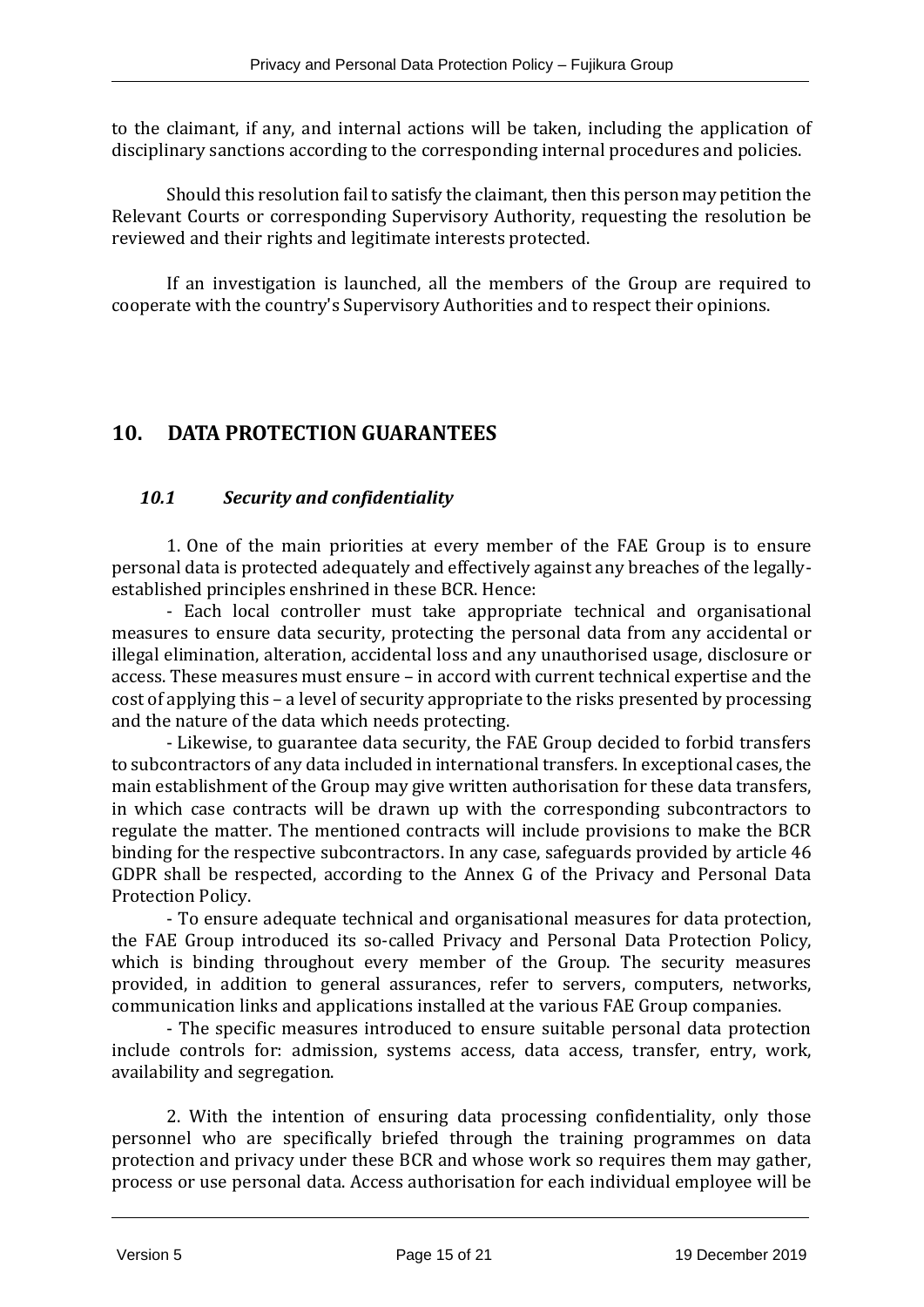restricted in accordance with the type and scope of their specific tasks at the respective member of the FAE Group.

Thus, no employee may use the personal data for which the company is responsible for any purpose other than pursuing the duties or responsibilities implicit in their work. Equally, they may not transfer or provide access for unauthorised persons to personal data. Such people are understood, aside from unauthorised people not pertaining to the organisation, to be other employees who do not require personal data to perform their own specific tasks. Should any employee fail to meet these obligations, they shall be disciplined appropriately.

This obligation to confidentiality remains in place even after the employee in question no longer works for the company.

3. In any case, extra protection shall be provided for special categories of personal data, such as sensitive information.

#### *10.2 Processing by processors that are FAE Group organisations*

When a local controller with responsibility for personal data instructs another company of the Group to process these data, the following precautions will be taken:

- Firstly, it must not be forgotten that when personal data is processed by processors that are FAE Group organisations, the General Data Protection Regulation is applicable to them if both parties are within the EEA, or the BCR when the situation requires an international data transfer. Hence, the requisite guarantees under the terms of the GDPR will be put in place.

- The processor shall provide sufficient guarantees to implement appropriate technical and organisational measures to the controller, in such a manner that processing will meet the requirements of GDPR and ensure the protection of the rights of the data subject.

- The processor shall not engage another processor without prior specific authorisation of the controller.

- Processing by the processor shall be governed by a contract, that is binding on the processor with regard to the controller and that sets out the subject-matter and duration of the processing, the nature and purpose of the processing, the type of personal data and categories of data subjects and the obligations and rights of the controller. The following duties must also be covered in the agreement that must require the data processor to:

- o processes the personal data only on documented instructions from the controller
- o ensures that persons authorised to process the personal data have committed themselves to confidentiality or are under an appropriate statutory obligation of confidentiality
- o Take all appropriate technical and organizational measures required to guarantee an acceptable level of security.
- o May not contract another data processor (subprocessor), unless exceptional cases, as provided in previous section 10.1 and, when contracting, it must agree with the subprocessor the same terms and conditions relative to data protection.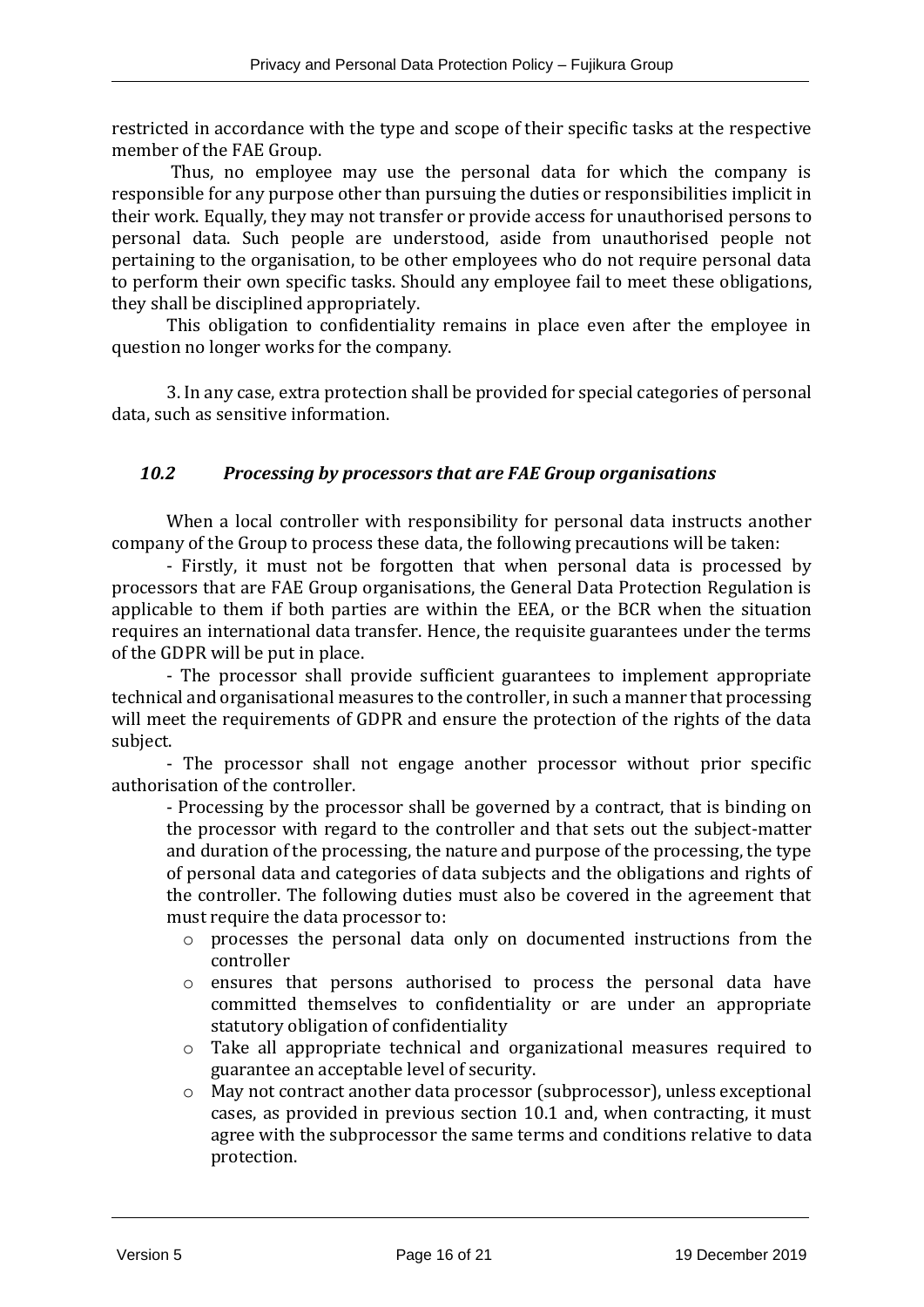- o Assist the data controller with appropriate technical and organizational measures whenever possible for the fulfilment of the duty of the data controller to answer data subject's requests exercising their rights.
- o Assist the data controller with the fulfilment of its obligations regarding security of processing, personal data breaches and data protection impact assessments.
- o At the choice of the controller, delete or return all the personal data to the controller after the end of the provision of services relating to processing, and deletes existing copies unless the applicable law requires storage of the personal data.
- o Make available to the controller all information necessary to demonstrate compliance with the obligations laid down in Article 28 of the GDPR regarding data processors and allow for and contribute to audits, including inspections, conducted by the controller or another auditor mandated by the controller.

- Once the work for which the processing is required has been completed, the organisation must delete all the transferred data or where legally permitted to retain them, this shall be done using appropriate technical and organisational measures to protect them against any breach.

#### *10.3 Restrictions on current and further data transfer to processors or external controllers*

When a local controller requests an organisation not pertaining to the FAE Group to process personal data, the following conditions are applicable:

a) If this third-party organisation lies within the EEA or in a country the EU Commission deems to have a suitable level of protection, then it must undertake to sign a written agreement whereby it shall only work in accordance with the instructions from the controller and will implement suitable measures to ensure security and confidentiality. *Local Data Managers*, in concert with the *Data Protection Officer*, may provide templates of the appropriate clauses to the corresponding controller.

b) Transferring personal data from any FAE Group company to a company or officer located outside the EEA that has not been declared as possessing a suitable level of protection will only be permitted if adequate guarantees are given under article 46 of the General Data Protection Regulation.

#### *10.4 Notification of Personal Data Breaches*

This procedure is to be used when there is an incident of any type resulting in, or believed to have resulted in a breach of security leading to the accidental or unlawful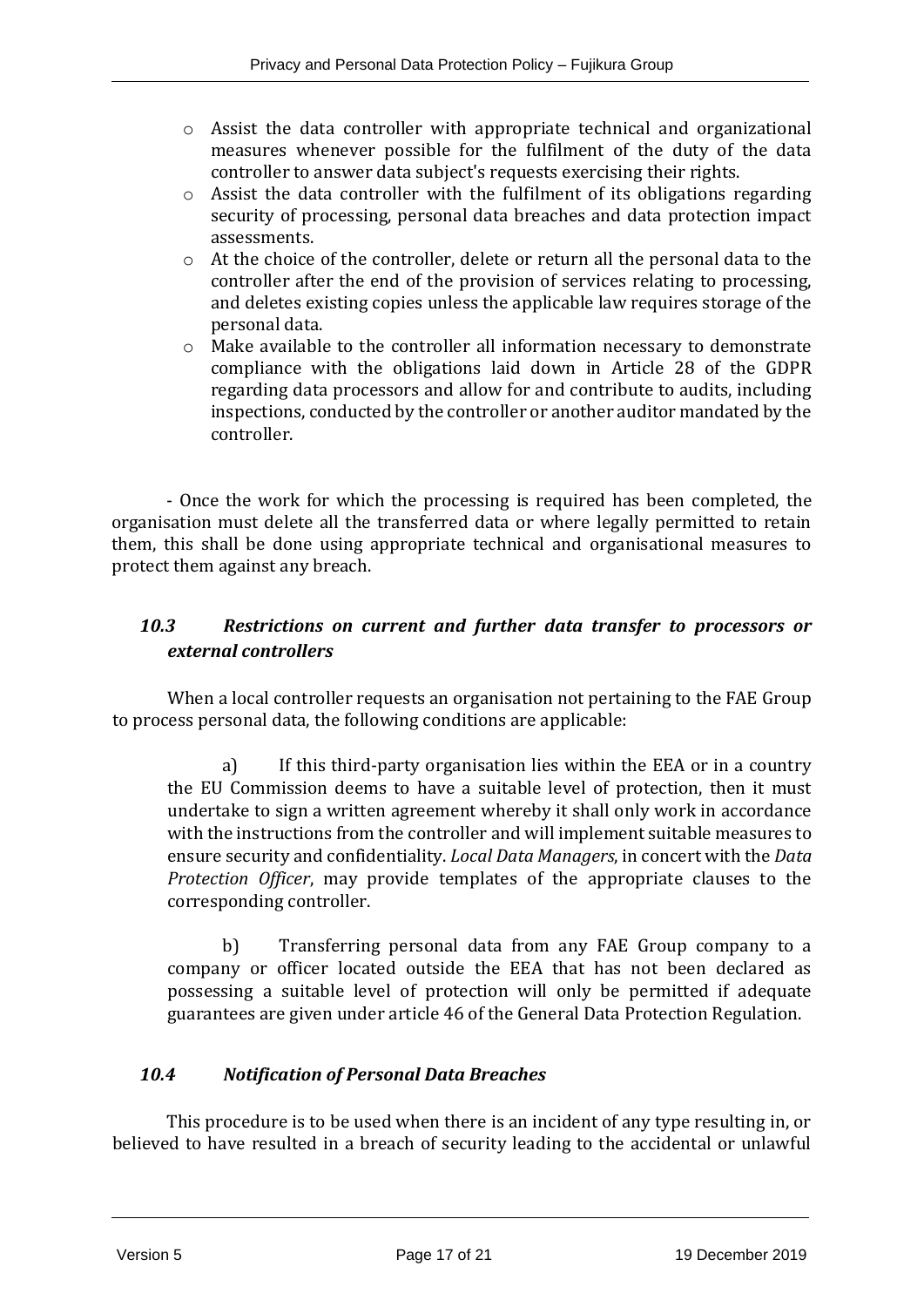destruction, loss, alteration, unauthorised disclosure of, or access to, personal data transmitted, stored or otherwise processed (security breach).

The GDPR requires that all incidents affecting personal data that involve a risk to the rights and freedoms of natural persons be reported to Supervisory Authorities without delay and, where possible, within 72 hours of becoming aware of such. Should the 72-hour period not be met, reason must be given for the delay.

Likewise, when the personal data breach is likely to result in a high risk to the rights and freedoms of natural persons, the data controller shall communicate it to data subjects without undue delay.

These short notification periods demand a quick response in the moment when the possibility of a security breach is detected, which implies the importance of its knowledge by all the members of FAE group and its employees since, if the case occurs, the instructions contained in the personal data security breach notification and management procedure must be observed (*See regulations in Annex H in the FAE Privacy and Personal Data Protection Policy*).

Any personal data breaches shall be properly documented, including the facts relating to the personal data breach, its effects and the remedial action taking. This documentation shall be made available to the relevant Supervisory Authority on request.

In addition, all the members of FAE Group shall communicate any security breaches to the main establishment of the Group.

# <span id="page-18-0"></span>**11. ACCOUNTABILITY**

According to the accountability principle, every members of FAE Group shall be responsible for and able to demonstrate compliance with the BCRs. In compliance with GDPR Article 30 and as an indicator of the willingness of Fujikura Group to comply with the data protection regulation, all the members of FAE Group maintain a Record of Processing Activities. This includes an analysis of each personal data processing action and, where necessary, any possible implication for international data transfers. In particular, the Records of Processing Activities contain the name and contact details of the controller and the data protection officer; the purposes of the processing; a description of the categories of data subjects and of the categories of personal data; the categories of recipients to whom the personal data have been or will be disclosed including recipients in third countries or international organisations; where applicable, transfers of personal data to a third country or an international organisation, including the identification of that third country or international organisation; (f) where possible, the envisaged time limits for erasure of the different categories of data; (g) where possible, a general description of the technical and organisational security measures. These Records of Processing Activities shall be maintained in writing, including in electronic form, and shall be made available to the relevant Supervisory Authority on request.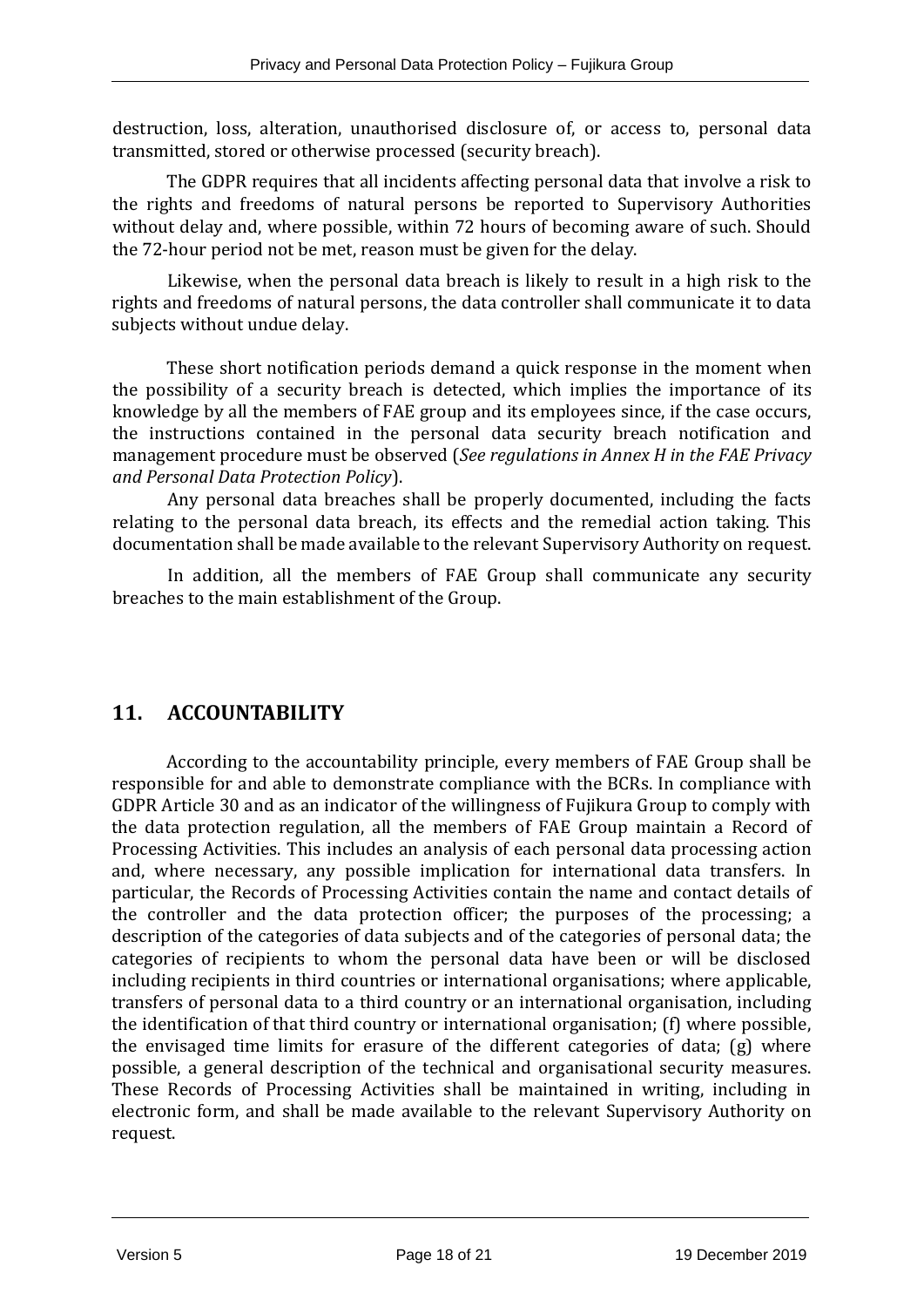Likewise, all necessary risk analyses have been performed, qualifying the risks for the data which will be transferred internationally at low and medium levels, meaning there has not been obligation to perform data protection impact assessments (Article 35 of the GDPR). However, in case of planning any new processing or if there is a change of the risk represented by processing operations which may imply the necessity to perform an a data protection impact assessment pursuant to article 35 GDPR, the corresponding entity shall perform it. In such a case, the entity shall consult the relevant Supervisory Authority prior to processing, pursuant to article 36 GDPR.

Likewise, bearing in mind the state-of-the-art, the cost and type of application, scope, context and purposes of the processing, and the risks and implications that processing entails for the rights and freedoms of people, the FAE Group applies suitable technical and organisational measures to protect the rights of the data subjects, such as data pseudonymization and minimization.

# <span id="page-19-0"></span>**12. LIABILITY OF THE MAIN ESTABLISHMENT OF THE GROUP**

The main establishment of the Group, based in Spain, assumes the liability arising from non-compliance with the BCR by the members of the Group outside the EEA and the data subject will have the rights and remedies against it as if the violation had been caused by them in the European Union.

The burden of proof lies with the main establishment of the Group, which must show that the member of the Group located outside the EEA is not responsible for the non-compliance with the BCR upon which the affected party's claim is based. Should noncompliance be proved, the Group will undertake all necessary measures to repair any material or non-material damages resulting from the violation, paying the corresponding compensation to the affected parties, where applicable.

The courts of the EU Member States or other competent State authorities shall have jurisdiction over cases of non-compliance by a member of the Group from outside the EEA. The data subjects may present their claims:

- before a Supervisory Authority of a European Union member in the habitual place of residence or place of work of the data subject, or in the country in which the breach has occurred, or before the Spanish Supervisory Authority (main establishment of the Group office), at their choice.
- before the courts of the Member State in which the controller or processor has an establishment, or the courts of the Member State in which the data subject has his or her habitual residence, or before the Spanish courts (main establishment of the Group office) , at their choice. .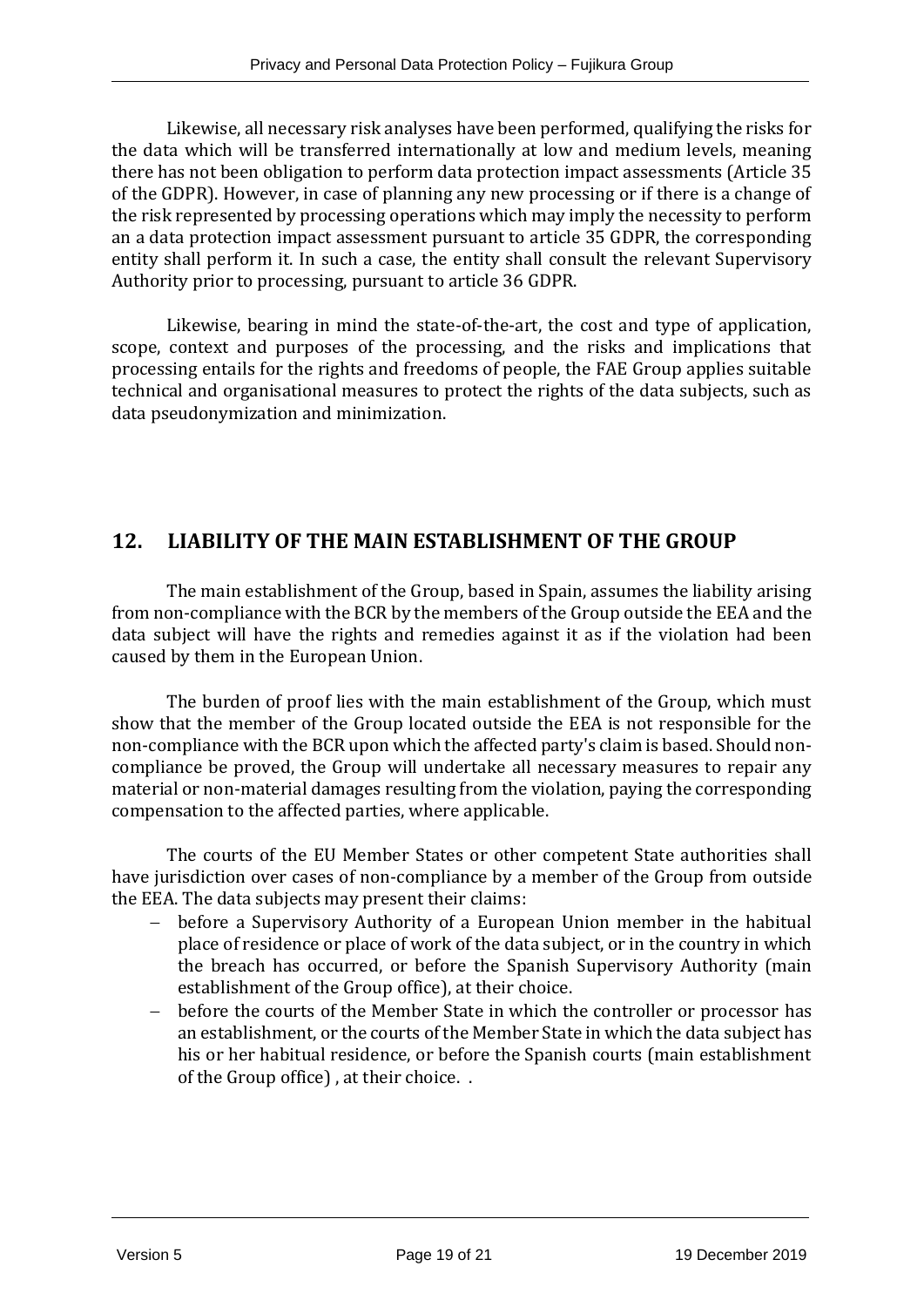# <span id="page-20-0"></span>**13. FINAL PROVISIONS**

#### *13.1 Actions to take if national legislation prevents the group from complying with the BCR.*

When a Group company has reason to believe that the legislation applicable to them will prevent the company from complying with the BCR obligations and will have a notable effect on the guarantees provided therein, it must immediately inform the main establishment of the Group and the relevant Authority (except where prohibited by a law enforcement authority, such as prohibition under criminal law to preserve the confidentiality of a law enforcement investigation)..

Furthermore, if there is a conflict between national legislation and the commitments in the BCR, the main establishment of the Group will take a reasoned decision on the actions to pursue, informing in any case the Relevant Data Protection Authority (in this case, the Spanish Supervisory Authority). This includes any legally binding request for disclosure of the personal data by a law enforcement authority or state security body. In such a case, the competent Supervisory Authority should be clearly informed about the request, including information about the data requested, the requesting body, and the legal basis for the disclosure (unless otherwise prohibited, such as a prohibition under criminal law to preserve the confidentiality of a law enforcement investigation).

If in specific cases the suspension and/or notification are prohibited, the requested BCR member will use its best efforts to obtain the right to waive this prohibition in order to communicate as much information as it can and as soon as possible, and be able to demonstrate that it did so.

If, in the above cases, despite having used its best efforts, the requested BCR member is not in a position to notify the competent Supervisory Authorities, it must annually provide general information on the requests it received to the competent Supervisory Authorities (e.g. number of applications for disclosure, type of data requested, requester if possible, etc.).

In any case, transfers of personal data by a BCR member of the group to any public authority cannot be massive, disproportionate and indiscriminate in a manner that would go beyond what is necessary in a democratic society.

#### *13.2 Mutual assistance and cooperation with Supervisory Authorities*

All the members of FAE Group will cooperate with and support each other in the management of requests or complaints from individuals and investigations by Data Protection Authorities.

Likewise, they are committed to working with the Supervisory Authorities and following their advice, as well as accepting to be audited by them, on any matter related to the application or interpretation of the BCR.